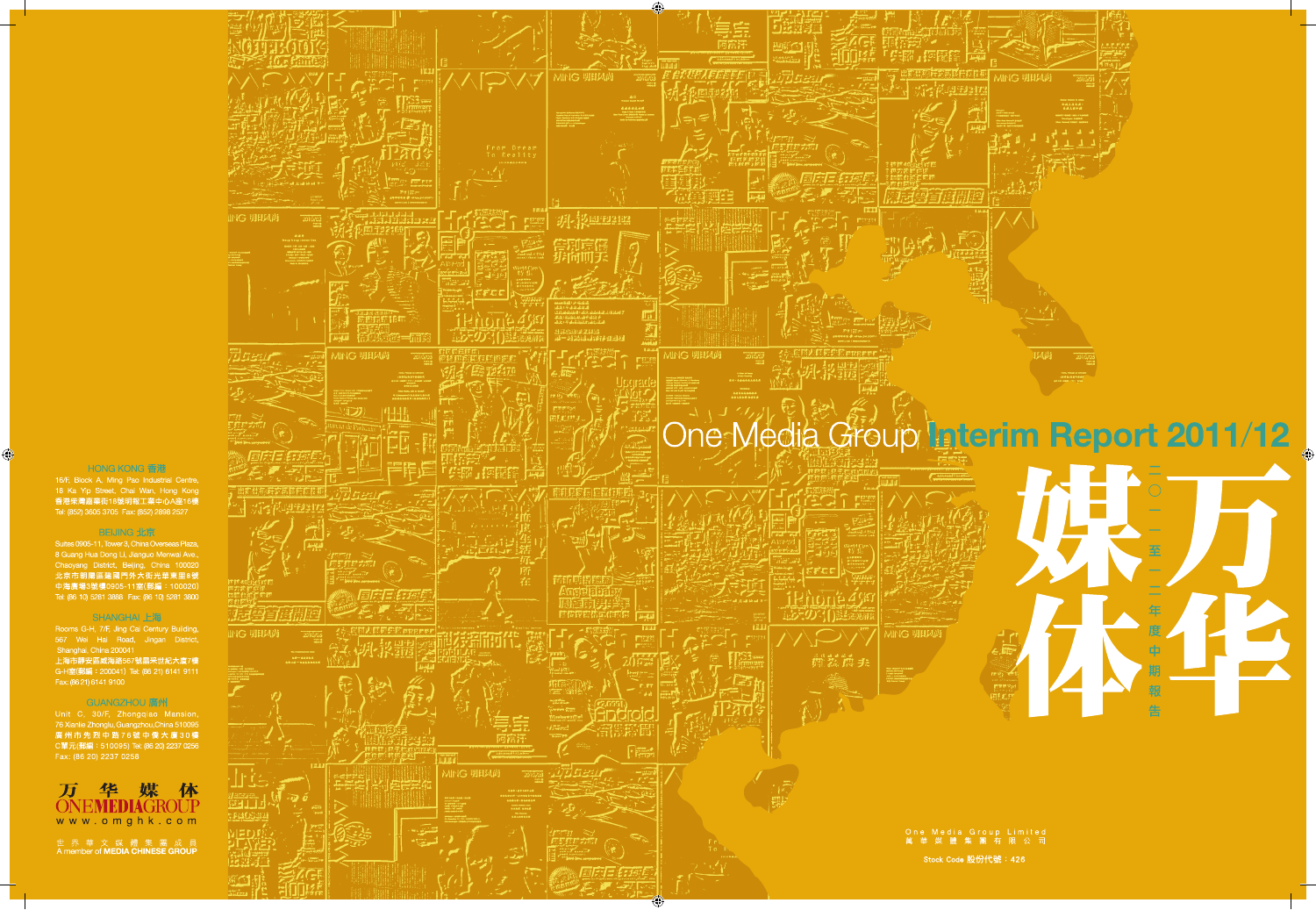# **CONDENSED CONSOLIDATED BALANCE SHEET**

AS AT 30TH SEPTEMBER 2011

|                                                                                                                                           | Notes          | (Unaudited)<br>30th September<br>2011<br><b>HK\$'000</b> | (Audited)<br>31st March<br>2011<br>HK\$'000 |
|-------------------------------------------------------------------------------------------------------------------------------------------|----------------|----------------------------------------------------------|---------------------------------------------|
| <b>ASSETS</b>                                                                                                                             |                |                                                          |                                             |
| <b>Non-current assets</b><br>Property, plant and equipment<br>Intangible assets<br>Interest in an associate<br>Deferred income tax assets | 5              | 4,724<br>3,083<br>25,800<br>56                           | 4,376<br>2,719<br>51                        |
| <b>Total non-current assets</b>                                                                                                           |                | 33,663                                                   | 7,146                                       |
| <b>Current assets</b><br>Inventories<br>Trade and other receivables<br>Cash and cash equivalents                                          | 6              | 11,655<br>53,654<br>81,652                               | 10,213<br>50,268<br>108,575                 |
| <b>Total current assets</b>                                                                                                               |                | 146,961                                                  | 169,056                                     |
| <b>Total assets</b>                                                                                                                       |                | 180,624                                                  | 176,202                                     |
| <b>EQUITY</b><br>Capital and reserves attributable to the Company's<br>equity holders<br>Share capital                                    | $\overline{7}$ | 400                                                      | 400                                         |
| Share premium<br>Other reserves<br>Retained earnings                                                                                      | $\overline{7}$ | 456,073<br>(330, 494)                                    | 456,073<br>(331, 668)                       |
| - Proposed dividends<br>$-$ Others                                                                                                        | 13             | 3,600<br>14,752                                          | 8,000<br>11,166                             |
| <b>Total equity</b>                                                                                                                       |                | 144,331                                                  | 143,971                                     |
| <b>LIABILITIES</b><br><b>Non-current liability</b><br>Long service payment obligations                                                    |                | 28                                                       | 28                                          |
| <b>Total non-current liability</b>                                                                                                        |                | 28                                                       | 28                                          |
| <b>Current liabilities</b>                                                                                                                |                |                                                          |                                             |
| Trade and other payables<br>Amounts due to fellow subsidiaries<br>Current income tax liabilities                                          | 8<br>14        | 28,573<br>3,281<br>4,411                                 | 23,430<br>6,039<br>2,734                    |
| <b>Total current liabilities</b>                                                                                                          |                | 36,265                                                   | 32,203                                      |
| <b>Total liabilities</b>                                                                                                                  |                | 36,293                                                   | 32,231                                      |
| <b>Total equity and liabilities</b>                                                                                                       |                | 180,624                                                  | 176,202                                     |
| <b>Net current assets</b>                                                                                                                 |                | 110,696                                                  | 136,853                                     |
| <b>Total assets less current liabilities</b>                                                                                              |                | 144,359                                                  | 143,999                                     |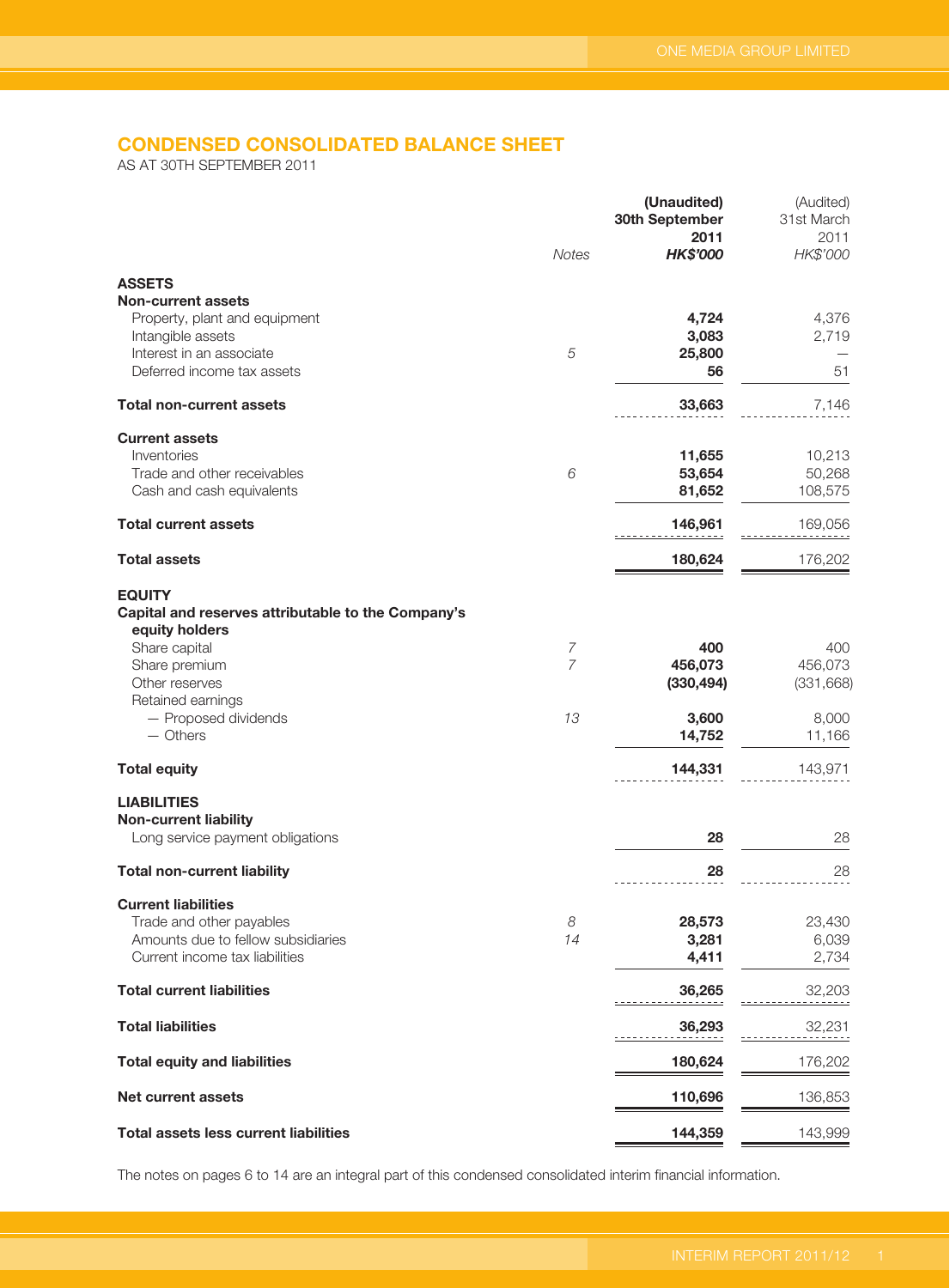# **CONDENSED CONSOLIDATED INCOME STATEMENT**

FOR THE SIX MONTHS ENDED 30TH SEPTEMBER 2011

|                                                                                                                            |                               | (Unaudited)<br>Six months ended<br>30th September |                                           |
|----------------------------------------------------------------------------------------------------------------------------|-------------------------------|---------------------------------------------------|-------------------------------------------|
|                                                                                                                            | <b>Notes</b>                  | 2011<br><b>HK\$'000</b>                           | 2010<br>HK\$'000                          |
| Turnover<br>Cost of goods sold                                                                                             | $\ensuremath{\mathnormal{4}}$ | 97,148<br>(45, 972)                               | 89,318<br>(45, 314)                       |
| Gross profit<br>Other income<br>Selling and distribution costs<br>Administrative expenses                                  | 10                            | 51,176<br>1,900<br>(24, 687)<br>(18, 354)         | 44,004<br>1,735<br>(22, 295)<br>(15, 323) |
| Operating profit<br>Share of loss of an associate                                                                          | $\sqrt{5}$                    | 10,035                                            | 8,121                                     |
| Profit before income tax<br>Income tax expense                                                                             | 11                            | 10,035<br>(2,849)                                 | 8,121<br>(2,488)                          |
| Profit for the period                                                                                                      |                               | 7,186                                             | 5,633                                     |
| Profit attributable to:<br>Equity holders of the Company                                                                   |                               | 7,186                                             | 5,633                                     |
| Earnings per share attributable to equity holders of<br>the Company during the period<br>(expressed in HK cents per share) |                               |                                                   |                                           |
| - Basic and diluted                                                                                                        | 12                            | 1.80                                              | 1.41                                      |
| <b>Dividends</b>                                                                                                           | 13                            | 3,600                                             | 3,000                                     |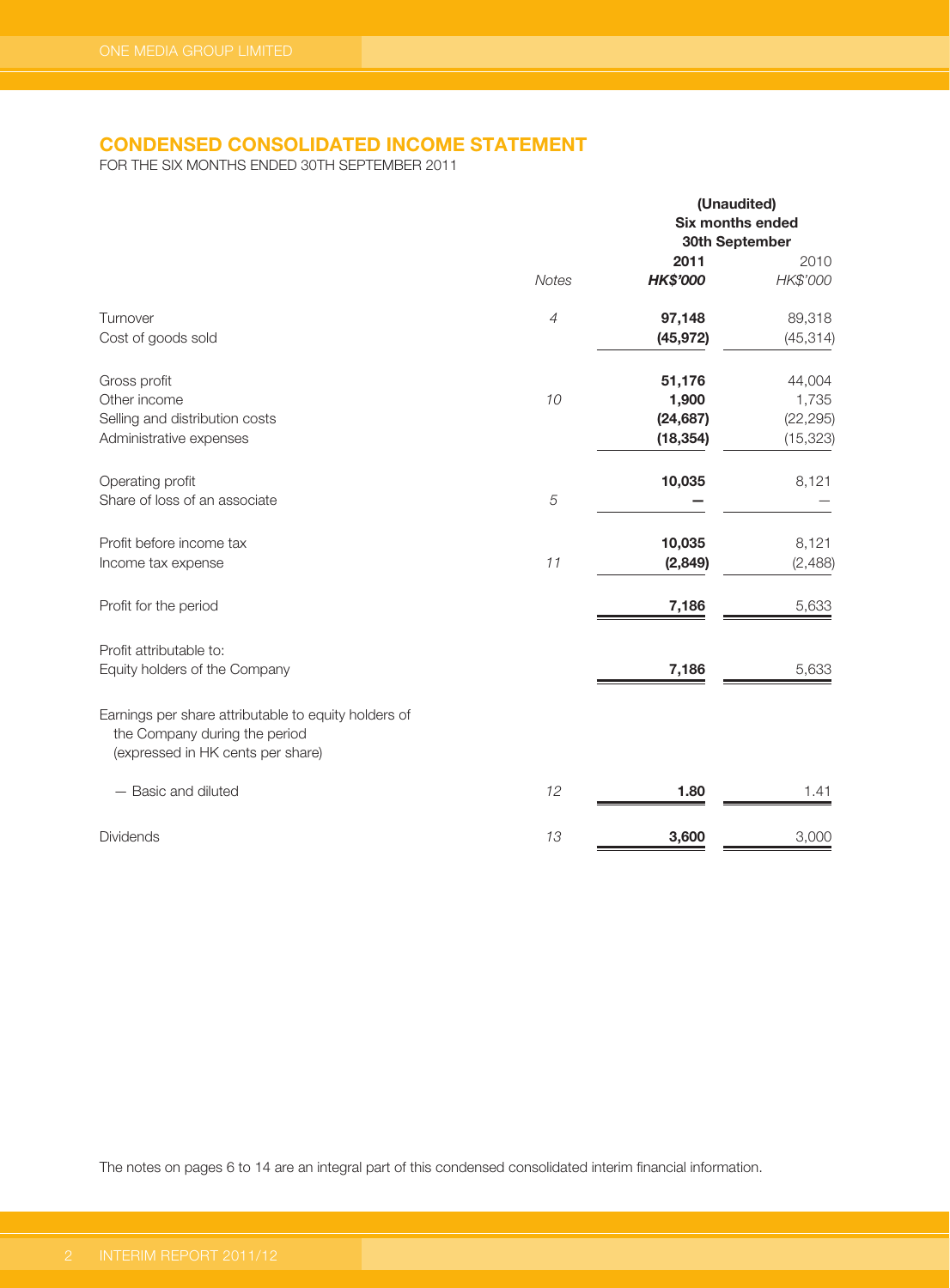# **CONDENSED CONSOLIDATED STATEMENT OF COMPREHENSIVE INCOME**

FOR THE SIX MONTHS ENDED 30TH SEPTEMBER 2011

|                                             | (Unaudited)                        |          |  |
|---------------------------------------------|------------------------------------|----------|--|
|                                             | Six months ended<br>30th September |          |  |
|                                             |                                    |          |  |
|                                             | 2011                               | 2010     |  |
|                                             | <b>HK\$'000</b>                    | HK\$'000 |  |
| Profit for the period                       | 7,186                              | 5,633    |  |
| Other comprehensive income                  |                                    |          |  |
| Currency translation differences            | 1,174                              | 581      |  |
| Total comprehensive income for the period   | 8,360                              | 6,214    |  |
| Total comprehensive income attributable to: |                                    |          |  |
| Equity holders of the Company               | 8,360                              | 6,214    |  |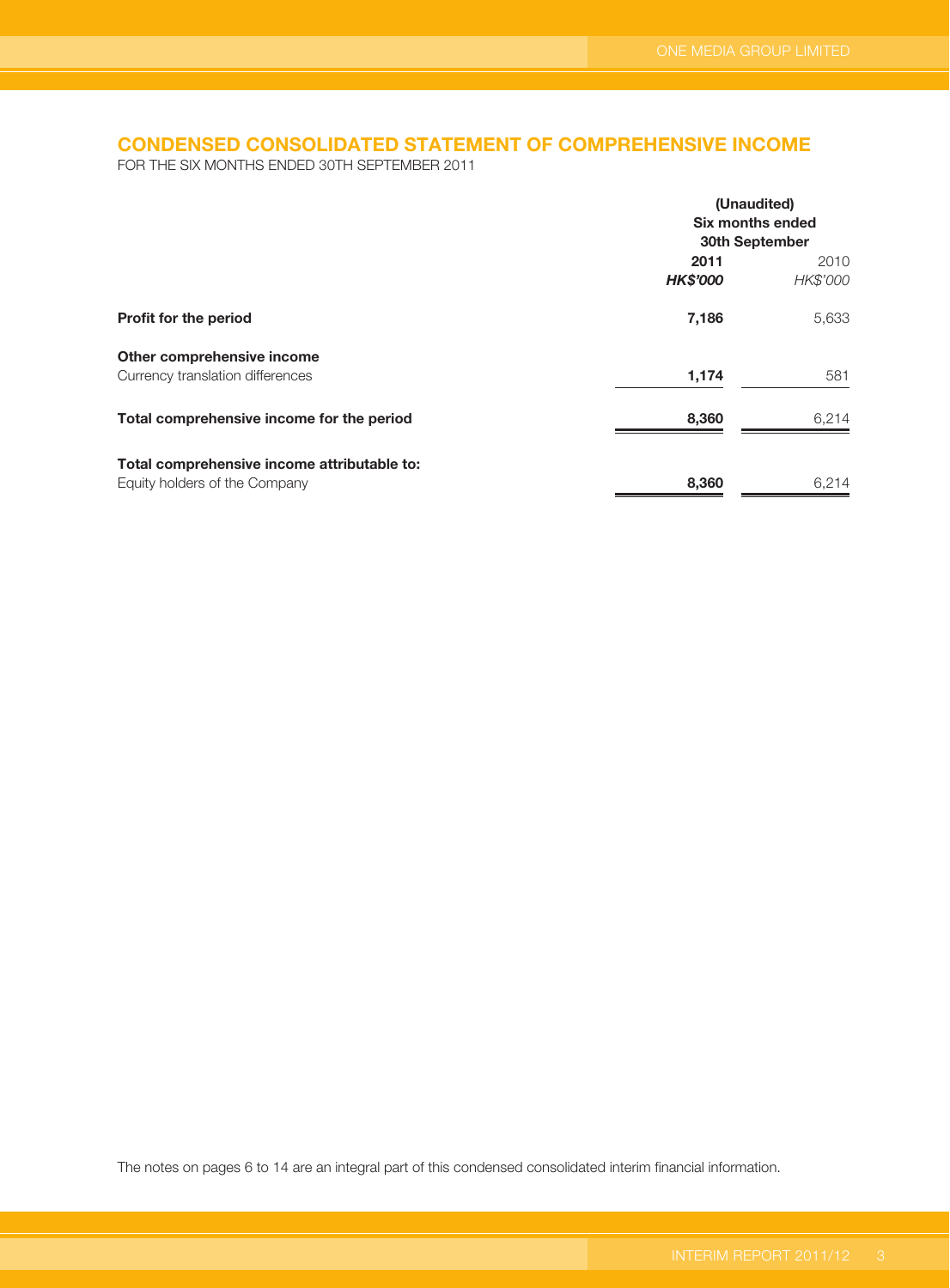# **CONDENSED CONSOLIDATED STATEMENT OF CHANGES IN EQUITY**

FOR THE SIX MONTHS ENDED 30TH SEPTEMBER 2011

|                                                                                               | (Unaudited)<br>Attributable to equity holders of the Company |                         |                         |                          |                             |                        |
|-----------------------------------------------------------------------------------------------|--------------------------------------------------------------|-------------------------|-------------------------|--------------------------|-----------------------------|------------------------|
|                                                                                               |                                                              | <b>Share</b><br>capital | <b>Share</b><br>premium | <b>Other</b><br>reserves | <b>Retained</b><br>earnings | <b>Total</b><br>equity |
|                                                                                               | <b>Notes</b>                                                 | HK\$'000                | HK\$'000                | HK\$'000                 | HK\$'000                    | HK\$'000               |
| At 1st April 2010                                                                             |                                                              | 400                     | 456,073                 | (333, 175)               | 43,760                      | 167,058                |
| <b>Comprehensive income</b><br>Profit for the period<br>Other comprehensive income:           |                                                              |                         |                         |                          | 5,633                       | 5,633                  |
| Currency translation differences                                                              |                                                              |                         |                         | 581                      |                             | 581                    |
| <b>Total comprehensive income</b><br>for the period                                           |                                                              |                         |                         | 581                      | 5,633                       | 6,214                  |
| <b>Transactions with shareholders</b><br>Share compensation costs on<br>share options granted |                                                              |                         |                         | 106                      |                             | 106                    |
| Dividend relating to 2010 paid<br>during the period                                           | 13                                                           |                         |                         |                          | (42,000)                    | (42,000)               |
| <b>Transactions with shareholders</b>                                                         |                                                              |                         |                         | 106                      | (42,000)                    | (41, 894)              |
| At 30th September 2010                                                                        |                                                              | 400                     | 456,073                 | (332, 488)               | 7,393                       | 131,378                |
| At 1st April 2011                                                                             |                                                              | 400                     | 456,073                 | (331, 668)               | 19,166                      | 143,971                |
| <b>Comprehensive income</b><br>Profit for the period                                          |                                                              |                         |                         |                          | 7,186                       | 7,186                  |
| Other comprehensive income:                                                                   |                                                              |                         |                         |                          |                             |                        |
| Currency translation differences                                                              |                                                              |                         |                         | 1,174                    |                             | 1,174                  |
| <b>Total comprehensive income</b><br>for the period                                           |                                                              |                         |                         | 1,174                    | 7,186                       | 8,360                  |
| <b>Transactions with shareholders</b><br>Dividend relating to 2011 paid                       |                                                              |                         |                         |                          |                             |                        |
| during the period                                                                             | 13                                                           |                         |                         |                          | (8,000)                     | (8,000)                |
| <b>Transactions with shareholders</b>                                                         |                                                              |                         |                         |                          | (8,000)                     | (8,000)                |
| At 30th September 2011                                                                        |                                                              | 400                     | 456,073                 | (330, 494)               | 18,352                      | 144,331                |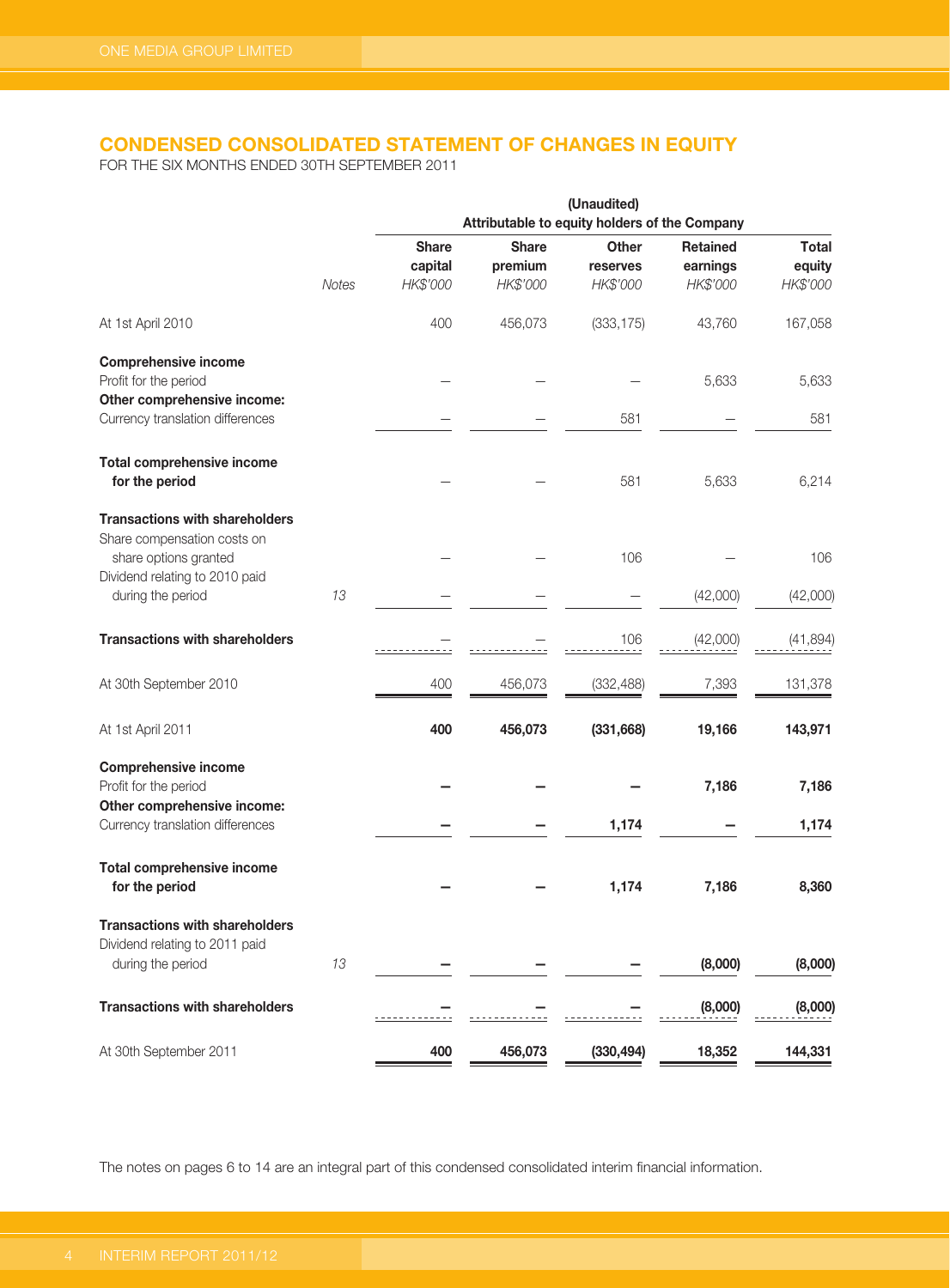# **CONDENSED CONSOLIDATED STATEMENT OF CASH FLOWS**

FOR THE SIX MONTHS ENDED 30TH SEPTEMBER 2011

|                                                              | (Unaudited)             |           |  |
|--------------------------------------------------------------|-------------------------|-----------|--|
|                                                              | <b>Six months ended</b> |           |  |
|                                                              | 30th September          |           |  |
|                                                              | 2011                    | 2010      |  |
|                                                              | <b>HK\$'000</b>         | HK\$'000  |  |
| Net cash generated from operating activities                 | 7,744                   | 10,784    |  |
| Net cash used in investing activities                        | (27, 110)               | (283)     |  |
| Net cash used in financing activities                        | (8,000)                 | (42,000)  |  |
| Net decrease in cash and cash equivalents                    | (27, 366)               | (31, 499) |  |
| Net cash and cash equivalents at the beginning of the period | 108,575                 | 125,365   |  |
| Exchange gain on cash and cash equivalents                   | 443                     | 76        |  |
| Cash and cash equivalents at the end of the period           | 81,652                  | 93,942    |  |
| Analysis of the balances of cash and cash equivalents        |                         |           |  |
| Cash and cash equivalents                                    | 81,652                  | 93,942    |  |
|                                                              | 81,652                  | 93,942    |  |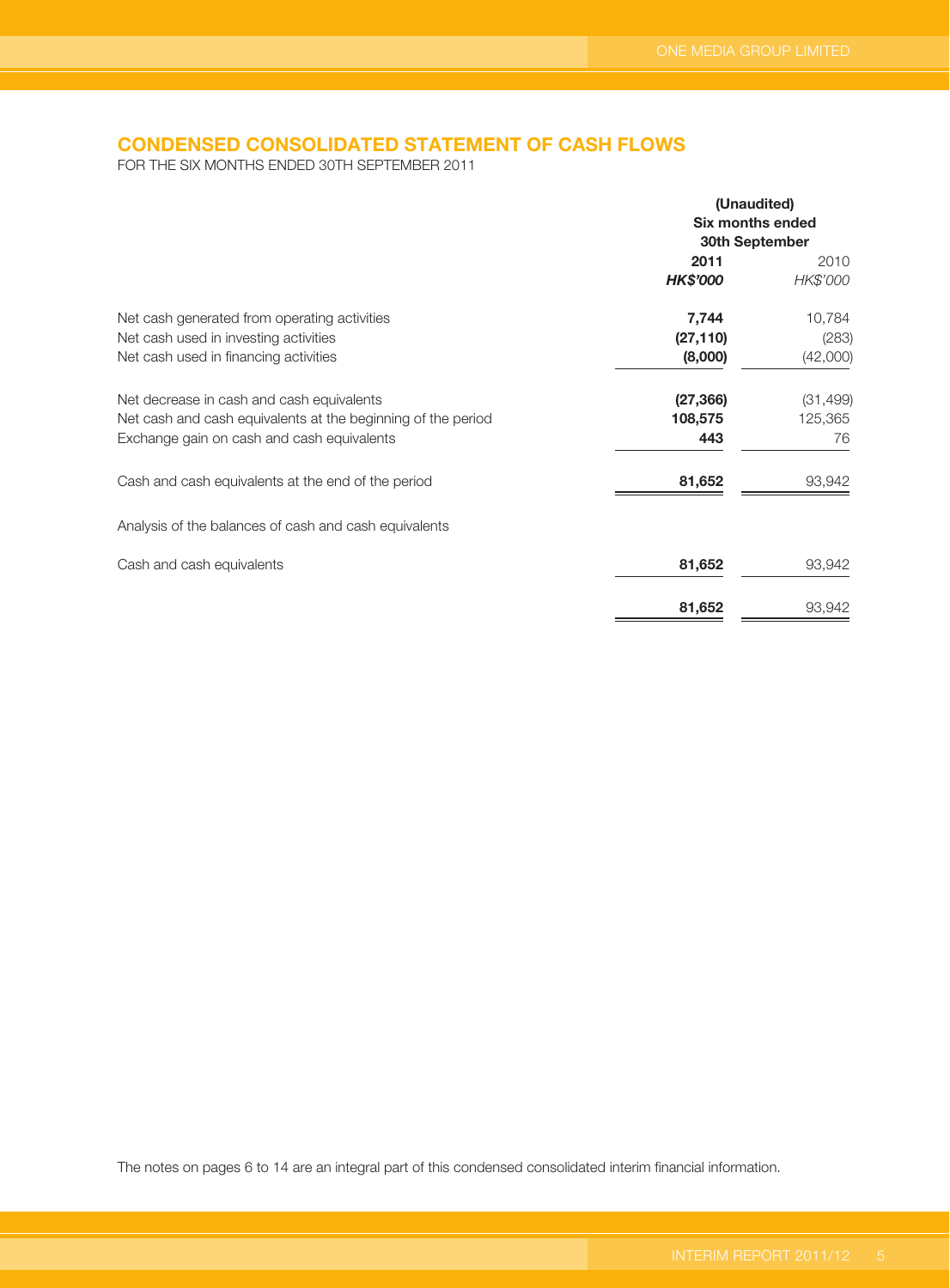#### *<u>GENERAL INFORMATION</u>*

One Media Group Limited (the "Company") was incorporated in the Cayman Islands on 11th March 2005 as an exempted company with limited liability under the Companies Law, Chapter 22 (Law 3 of 1961, as consolidated and revised) of the Cayman Islands. The address of its registered office is Clifton House, 75 Fort Street, P.O. Box 1350 GT, George Town, Grand Cayman, Cayman Islands.

The Company is an investment holding company. The Company and its subsidiaries (the "Group") are principally engaged in media business in the Greater China region, including but not limited to magazine publishing and digital media business.

This unaudited condensed consolidated interim financial information ("Financial Information") is presented in Hong Kong dollars, unless otherwise stated, and has been approved for issue by the Board of Directors on 25th November 2011.

### **2 BASIS OF PREPARATION**

This Financial Information for the six months ended 30th September 2011 is unaudited and has been prepared in accordance with International Accounting Standard ("IAS") 34 "Interim Financial Reporting" and the applicable disclosure requirements of Appendix 16 of the Rules Governing the Listing of Securities on The Stock Exchange of Hong Kong Limited (the "Listing Rules").

This Financial Information should be read in conjunction with the audited consolidated annual financial statements of the Group for the year ended 31st March 2011 and the accompanying explanatory notes attached to this Financial Information.

### **3 ACCOUNTING POLICIES**

The preparation of this Financial Information in conformity with International Financial Reporting Standards ("IFRSs") requires the use of certain critical accounting estimates. It also requires management to exercise its judgement in the process of applying the Group's accounting policies.

Except as described below, the accounting policies applied are consistent with those of the annual financial statements for the year ended 31st March 2011, as described in those annual financial statements.

Taxes on income in the interim periods are accrued using the tax rate that would be applicable to expected total annual earnings.

The Group has adopted the following revised standards and amendments to standard, which are mandatory for the financial year beginning 1st April 2011 and are relevant to its operations:

- IAS 24 (Revised), "Related Party Disclosures" is effective for annual periods beginning on or after 1st January 2011. It introduces an exemption from all of the disclosure requirements of IAS 24 for transactions among government related entities and the government. It also clarifies and simplifies the definition of a related party. The amendment does not have a material impact on this unaudited Financial Information.
- Amendment to IAS 34, "Interim Financial Reporting" is effective for annual periods beginning on or after 1st January 2011. It emphasises the existing disclosure principles in IAS 34 and adds further guidance to illustrate how to apply these principles. Greater emphasis has been placed on the disclosure principles for significant events and transactions. Additional requirements cover disclosure of changes to fair value measurement (if significant), and the need to update relevant information from the most recent annual report. The amendment does not have a material impact on this unaudited Financial Information.

The Group has not early adopted new or revised standards and amendments to standards that have been issued but are not yet effective for the accounting period beginning 1st April 2011. The Group is in the process of making an assessment of the impact of those new or revised standards and amendments to standards on the Group's results and financial position in the period of initial application.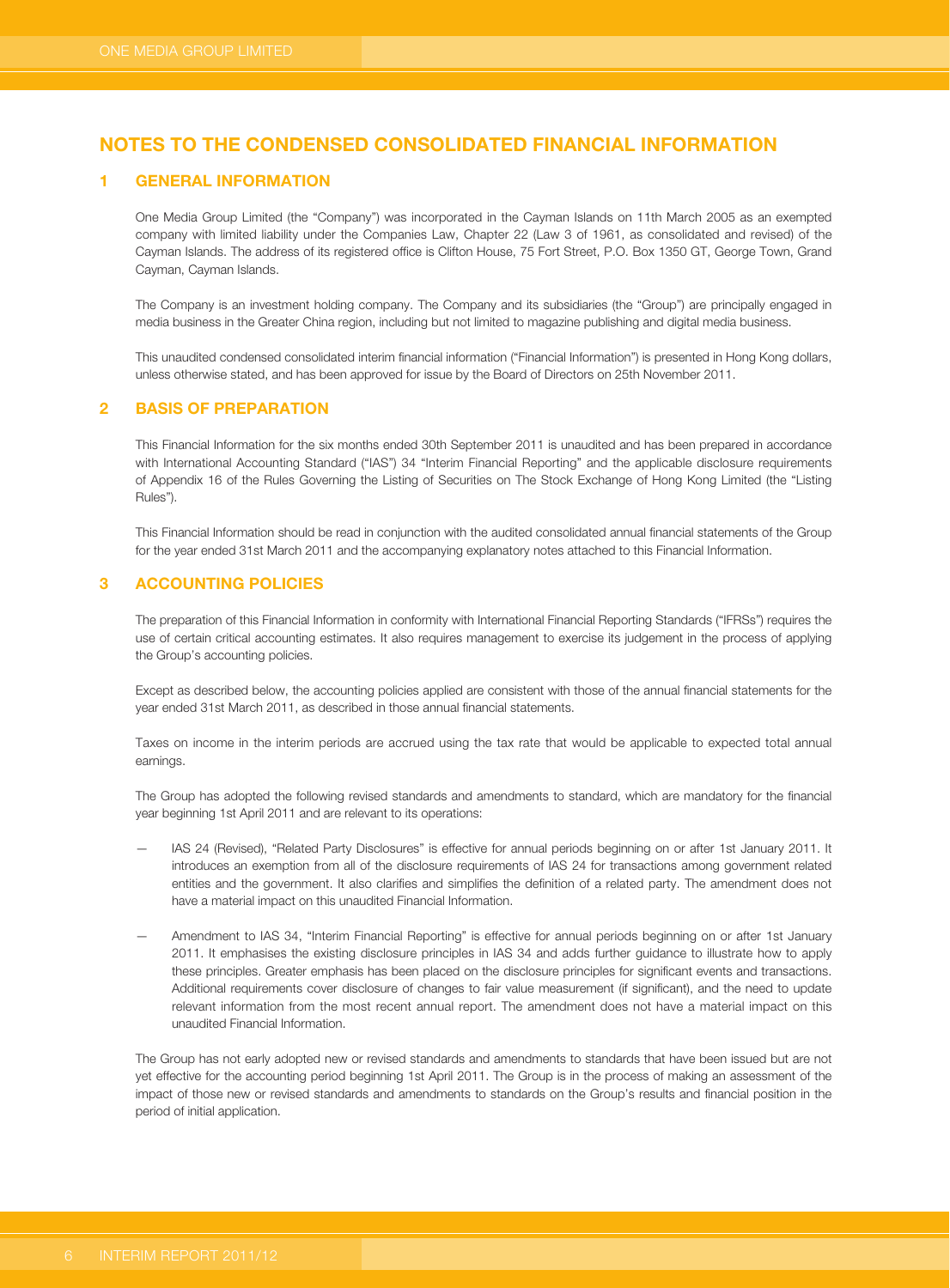### **4 SEGMENT INFORMATION**

IFRS 8 "Operating Segments" requires operating segments to be identified based on internal reporting that is regularly reviewed by the chief operating decision maker. The Group regards the Executive Committee as the chief operating decision maker in order to allocate resources to segments and assess their performance.

The Executive Committee considers the business from geographical perspective. Geographically, management considers the performance of the media business in Hong Kong and Mainland China.

The Executive Committee assesses the performance of the operating segments based on a measure of operating profit/loss before tax but excludes corporate expenses. Other information provided is measured in a manner consistent with that in the internal financial reports.

The Group's turnover and results provided to the Executive Committee for the reporting segments for the period ended 30th September 2011 were as follows:

|                                                  | (Unaudited)<br>Six months ended 30th September |                  |                                                |                  |                         |                  |  |
|--------------------------------------------------|------------------------------------------------|------------------|------------------------------------------------|------------------|-------------------------|------------------|--|
|                                                  | <b>Hong Kong</b>                               |                  | <b>Media business</b><br><b>Mainland China</b> |                  |                         | <b>Total</b>     |  |
|                                                  | 2011<br><b>HK\$'000</b>                        | 2010<br>HK\$'000 | 2011<br><b>HK\$'000</b>                        | 2010<br>HK\$'000 | 2011<br><b>HK\$'000</b> | 2010<br>HK\$'000 |  |
| Turnover                                         | 77,706                                         | 73,165           | 19,442                                         | 16,153           | 97,148                  | 89,318           |  |
| Segment profit/(loss)<br>before income tax       | 21,950                                         | 19,573           | (7, 234)                                       | (7, 399)         | 14,716                  | 12,174           |  |
| Unallocated expenses                             |                                                |                  |                                                |                  | (4,681)                 | (4,053)          |  |
| Profit before income tax<br>Income tax expense   | (2,849)                                        | (2,488)          |                                                |                  | 10,035<br>(2,849)       | 8,121<br>(2,488) |  |
| Profit for the period                            |                                                |                  |                                                |                  | 7,186                   | 5,633            |  |
| Other information:                               |                                                |                  |                                                |                  |                         |                  |  |
| Interest income                                  | 201                                            | 166              | 160                                            | 20               | 361                     | 186              |  |
| Depreciation of property,<br>plant and equipment | 411                                            | 669              | 437                                            | 386              | 848                     | 1,055            |  |
| Amortisation of intangible<br>assets             | 26                                             | 15               | 210                                            | 6                | 236                     | 21               |  |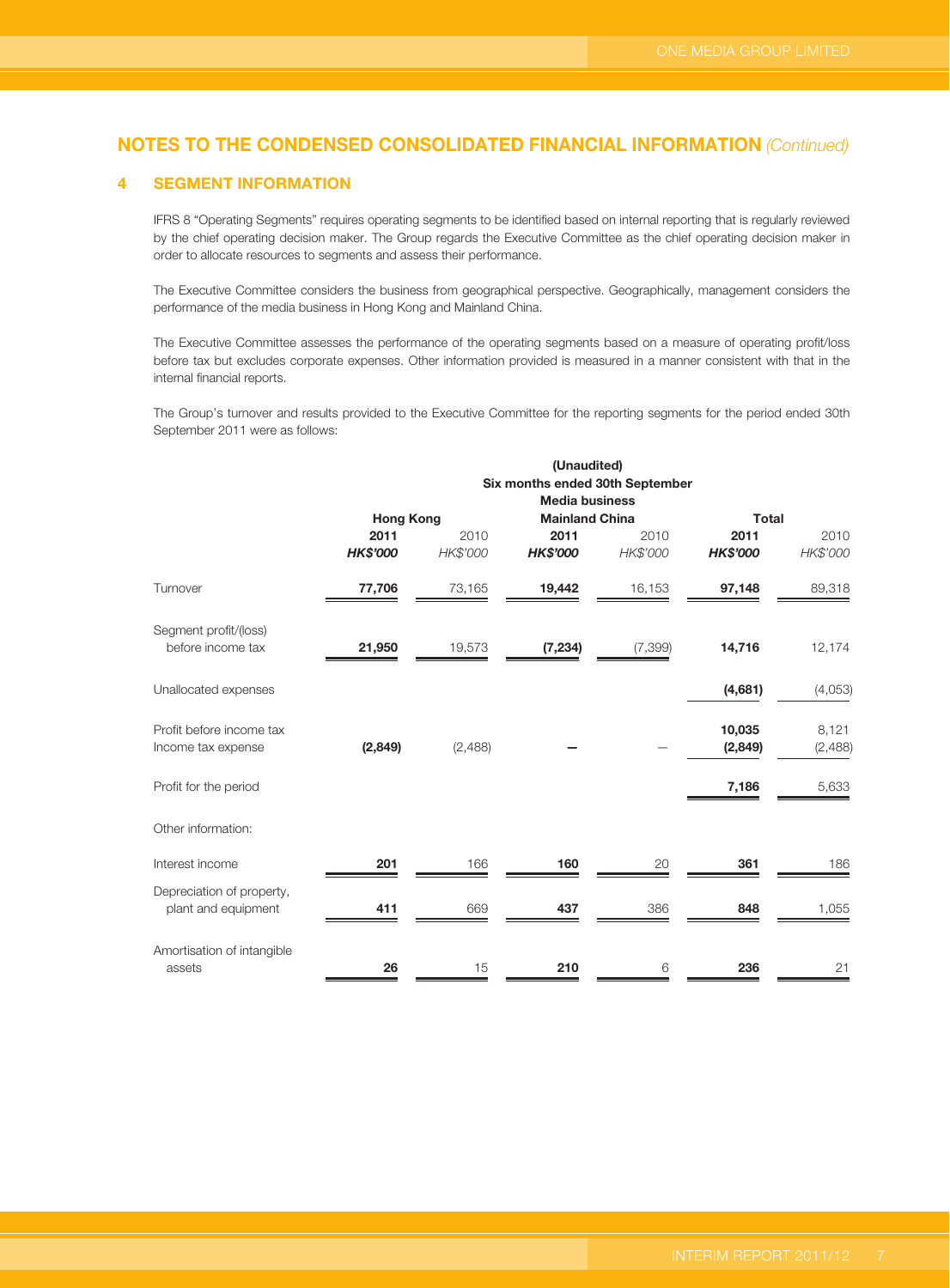#### **4 SEGMENT INFORMATION (Continued)**

The segment assets and liabilities as at 30th September 2011 were as follows:

|                                 | <b>Hong Kong</b><br><b>HK\$'000</b> | <b>Mainland</b><br>China<br><b>HK\$'000</b> | <b>Elimination</b><br><b>HK\$'000</b> | Unallocated<br><b>HK\$'000</b> | Group<br><b>HK\$'000</b> |
|---------------------------------|-------------------------------------|---------------------------------------------|---------------------------------------|--------------------------------|--------------------------|
| Total assets                    | 263,478                             | 70.230                                      | (153, 140)                            | 56                             | 180,624                  |
| Total assets include:           |                                     |                                             |                                       |                                |                          |
| Interest in an associate        |                                     | 25,800                                      |                                       |                                | 25,800                   |
| Additions to non-current assets |                                     |                                             |                                       |                                |                          |
| (other than deferred income     |                                     |                                             |                                       |                                |                          |
| tax assets and interest         |                                     |                                             |                                       |                                |                          |
| in an associate)                | 386                                 | 1.284                                       |                                       |                                | 1,670                    |
| <b>Total liabilities</b>        | (22,081)                            | (162, 941)                                  | 153,140                               | (4, 411)                       | (36, 293)                |

The segment assets and liabilities as at 31st March 2011 were as follows:

|                                 |           | Mainland   |             |             |           |
|---------------------------------|-----------|------------|-------------|-------------|-----------|
|                                 | Hong Kong | China      | Elimination | Unallocated | Group     |
|                                 | HK\$'000  | HK\$'000   | HK\$'000    | HK\$'000    | HK\$'000  |
| Total assets                    | 249.145   | 58.347     | (131, 341)  | 51          | 176,202   |
| Total assets include:           |           |            |             |             |           |
| Additions to non-current assets |           |            |             |             |           |
| (other than deferred income     |           |            |             |             |           |
| tax assets)                     | 470       | 1.530      |             |             | 2,000     |
| <b>Total liabilities</b>        | (16,537)  | (144, 273) | 131,341     | (2,762)     | (32, 231) |

Segment assets consist primarily of property, plant and equipment, intangible assets, interest in an associate, inventories, trade and other receivables and operating cash. They exclude deferred income tax assets.

Segment liabilities comprise operating liabilities. They exclude current income tax liabilities.

The eliminations between the reportable segments were intercompany receivables and payables between the operating segments.

The Company is domiciled in the Cayman Islands while the Group mainly operates its business in Hong Kong and Mainland China. The breakdown of the total of revenue from external customers from these two places was disclosed above.

The total of non-current assets located in Hong Kong is HK\$4,994,000 (31st March 2011: HK\$4,976,000) and the total of these non-current assets located in Mainland China is HK\$28,613,000 (31st March 2011: HK\$2,119,000).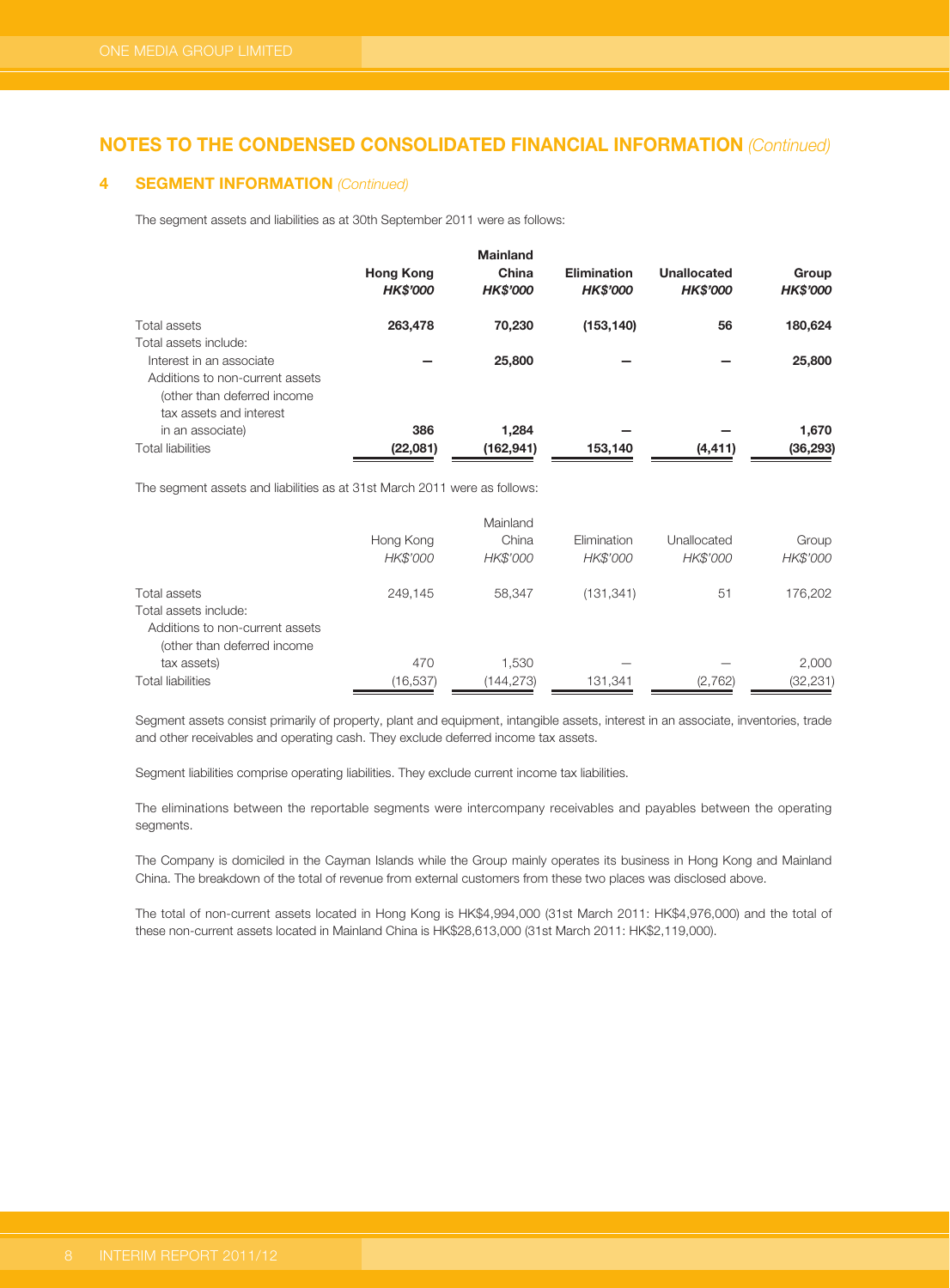#### **5 INTEREST IN AN ASSOCIATE**

|                             | (Unaudited)     | (Audited)  |
|-----------------------------|-----------------|------------|
|                             | 30th September  | 31st March |
|                             | 2011            | 2011       |
|                             | <b>HK\$'000</b> | HK\$'000   |
| Acquisition of an associate | 25,800          |            |

On 30th September 2011, the Group acquired all the shares in Media Connect Investment Limited from a fellow subsidiary, which in turn holds approximately 24.97% interest in ByRead Inc., for a cash consideration of HK\$25,800,000.

As at 30th September 2011, interest in an associate included goodwill, trademark and customer list identified from the acquisition of ByRead Inc. of HK\$20,822,000, HK\$3,986,000 and HK\$1,053,000 respectively. The useful lives for trademark and customer list are 30 years and 5 years respectively.

Particulars of the Group's associate are as follows:

| Name of associate | <b>Place of incorporation</b> | <b>Effective</b><br>equity interest | <b>Principal activities</b> |
|-------------------|-------------------------------|-------------------------------------|-----------------------------|
| ByRead Inc.       | Cayman Islands                | 24.97%                              | Investment holding          |

The principal activities of the subsidiaries of ByRead Inc. are engaged in the research and development of mobile software and the operation and provision of mobile reading solution and social networking solution in Mainland China.

The Group's share of the post-acquisition results of the associate and its aggregated assets and liabilities (excluding goodwill, trademark and customer list) at gross amounts as at and for the six months ended 30th September 2011 are as follows:

|             | <b>Assets</b> | Liabilities | <b>Revenues</b>          | Loss                     |
|-------------|---------------|-------------|--------------------------|--------------------------|
|             | HK\$'000      | HK\$'000    | HK\$'000                 | HK\$'000                 |
| ByRead Inc. | 5.861         | .063        | $\overline{\phantom{a}}$ | $\overline{\phantom{a}}$ |
|             |               |             |                          |                          |

### **6 TRADE AND OTHER RECEIVABLES**

The Group allows in general a credit period ranging from 60 days to 120 days to its trade customers. As at 30th September 2011, the ageing analysis of the Group's trade receivables by invoice date, net of impairment provision was as follows:

|                 | (Unaudited)     | (Audited)  |
|-----------------|-----------------|------------|
|                 | 30th September  | 31st March |
|                 | 2011            | 2011       |
|                 | <b>HK\$'000</b> | HK\$'000   |
| 0 to 60 days    | 29,441          | 25,571     |
| 61 to 120 days  | 12,979          | 11,890     |
| 121 to 180 days | 3,734           | 4,942      |
| Over 180 days   | 1,843           | 3,015      |
|                 | 47,997          | 45,418     |

There is no concentration of credit risk with respect to trade receivables, as the Group has large customer base. As at 30th September 2011 and 31st March 2011, the fair values of trade and other receivables approximated their carrying values.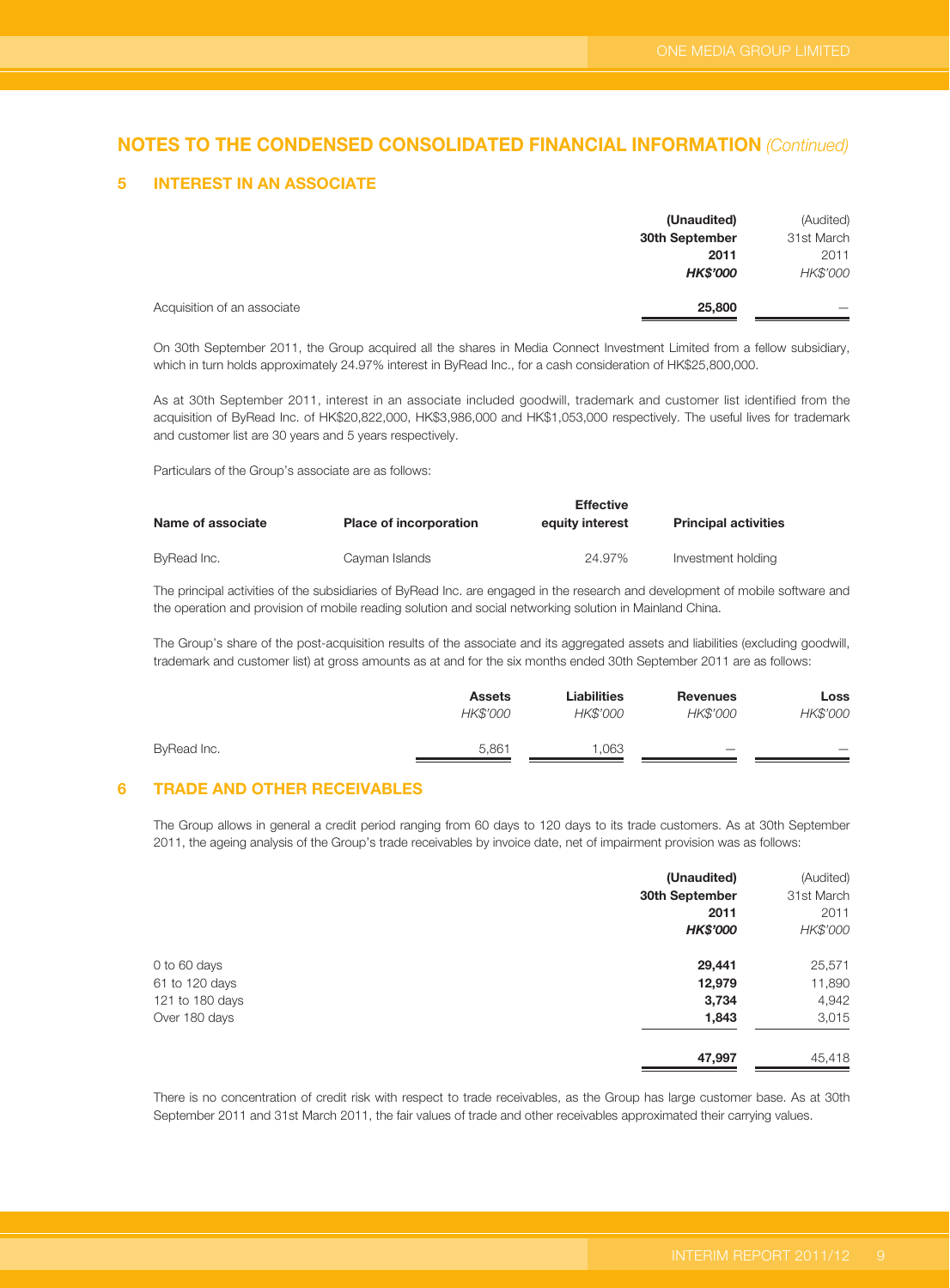### **7 SHARE CAPITAL**

|                                     | Number of<br>issued shares | Ordinary<br>shares | <b>Share</b><br>premium | Total    |
|-------------------------------------|----------------------------|--------------------|-------------------------|----------|
|                                     | (in thousands)             | HK\$'000           | HK\$'000                | HK\$'000 |
| Balance at 30th September 2010,     |                            |                    |                         |          |
| 31st March 2011, 1st April 2011 and |                            |                    |                         |          |
| 30th September 2011                 | 400,000                    | 400                | 456.073                 | 456,473  |

The total authorised number of ordinary shares is 4,000 million shares (2010: 4,000 million shares) with a par value of HK\$0.001 per share (2010: HK\$0.001). All issued shares are fully paid.

### **8 TRADE AND OTHER PAYABLES**

As at 30th September 2011, the ageing analysis of trade payables by invoice date was as follows:

|                 | (Unaudited)     | (Audited)  |
|-----------------|-----------------|------------|
|                 | 30th September  | 31st March |
|                 | 2011            | 2011       |
|                 | <b>HK\$'000</b> | HK\$'000   |
| 0 to 60 days    | 11,101          | 5,927      |
| 61 to 120 days  | 121             | 413        |
| 121 to 180 days | 107             | 14         |
| Over 180 days   | 8               | 21         |
|                 | 11,337          | 6,375      |

As at 30th September 2011 and 31st March 2011, the fair values of trade and other payables approximated their carrying values.

## **9 EXPENSES BY NATURE**

Expenses included in cost of goods sold, selling and distribution costs and administrative expenses are analysed as follows:

| 30th September                                                       |          |
|----------------------------------------------------------------------|----------|
| 2011                                                                 | 2010     |
| <b>HK\$'000</b>                                                      | HK\$'000 |
| Depreciation of property, plant and equipment<br>848                 | 1,055    |
| Amortisation of intangible assets<br>236                             | 21       |
| Employee benefit expense (including directors' emoluments)<br>31,072 | 29,677   |
| Paper consumed<br>9,387                                              | 8,821    |
| Occupancy costs<br>2,125                                             | 1,760    |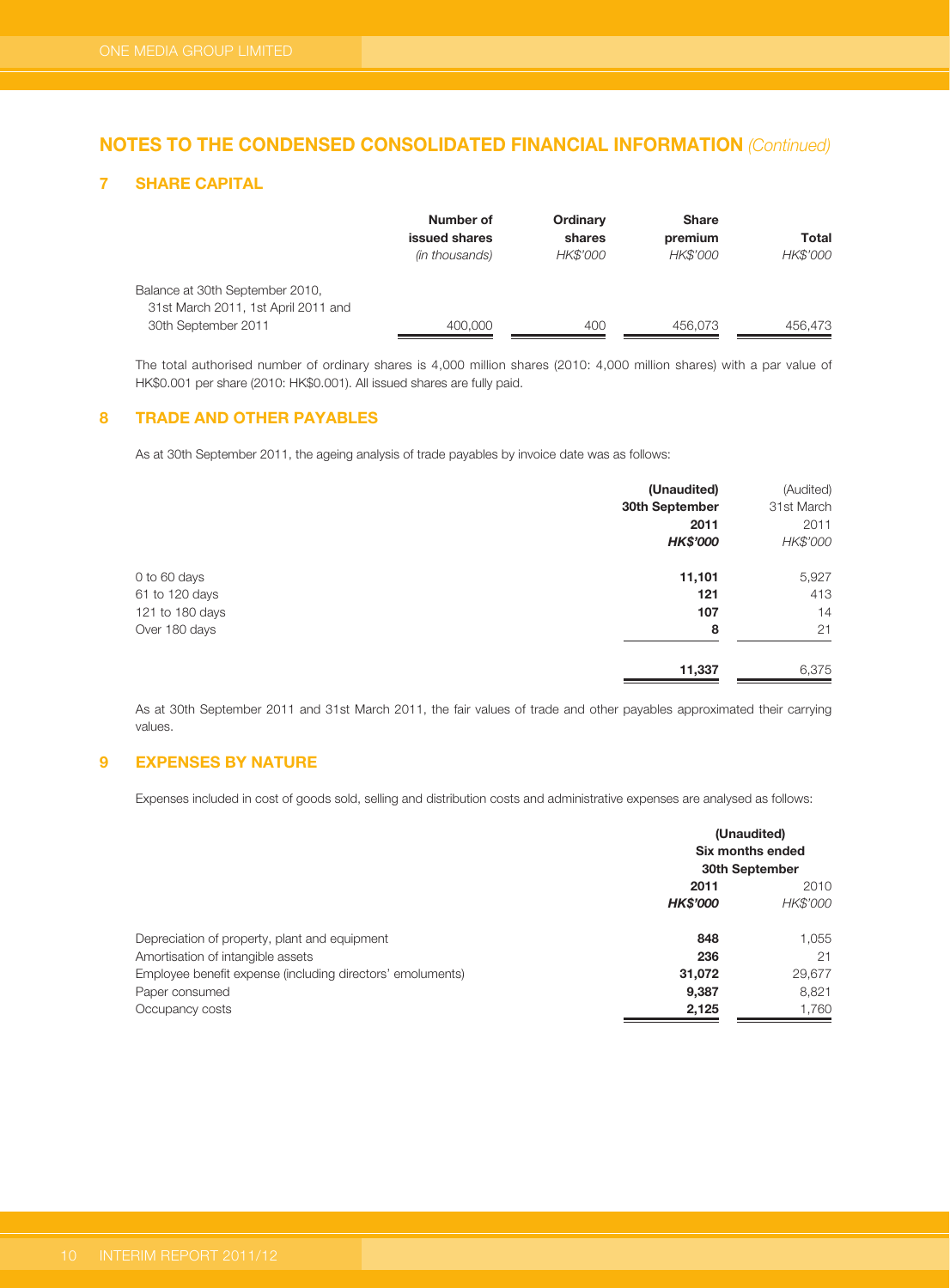### **10 OTHER INCOME**

|                      |                 | (Unaudited)<br>Six months ended<br>30th September |
|----------------------|-----------------|---------------------------------------------------|
|                      | 2011            | 2010                                              |
|                      | <b>HK\$'000</b> | HK\$'000                                          |
| Bank interest income | 361             | 186                                               |
| License fee income   | 280             | 325                                               |
| <b>Others</b>        | 1,259           | 1,224                                             |
|                      | 1,900           | 1,735                                             |

### **11 INCOME TAX EXPENSE**

Income tax expense is recognised based on management's best estimate of the weighted average annual income tax rate expected for the full financial year.

Hong Kong profits tax has been provided at the rate of 16.5% (2010: 16.5%) on the estimated assessable profit for the period.

No provision for the People's Republic of China ("PRC") enterprise income tax has been made as the Group has no assessable profits generated in PRC during the six months ended 30th September 2011 (2010: Nil).

|                                                             |                         | (Unaudited)<br>Six months ended<br>30th September |
|-------------------------------------------------------------|-------------------------|---------------------------------------------------|
|                                                             | 2011<br><b>HK\$'000</b> | 2010<br>HK\$'000                                  |
| Hong Kong profits tax<br>- Current income tax               | 2,854                   | 2,554                                             |
| Deferred income tax<br>- Current deferred income tax credit | (5)                     | (66)                                              |
|                                                             | 2,849                   | 2,488                                             |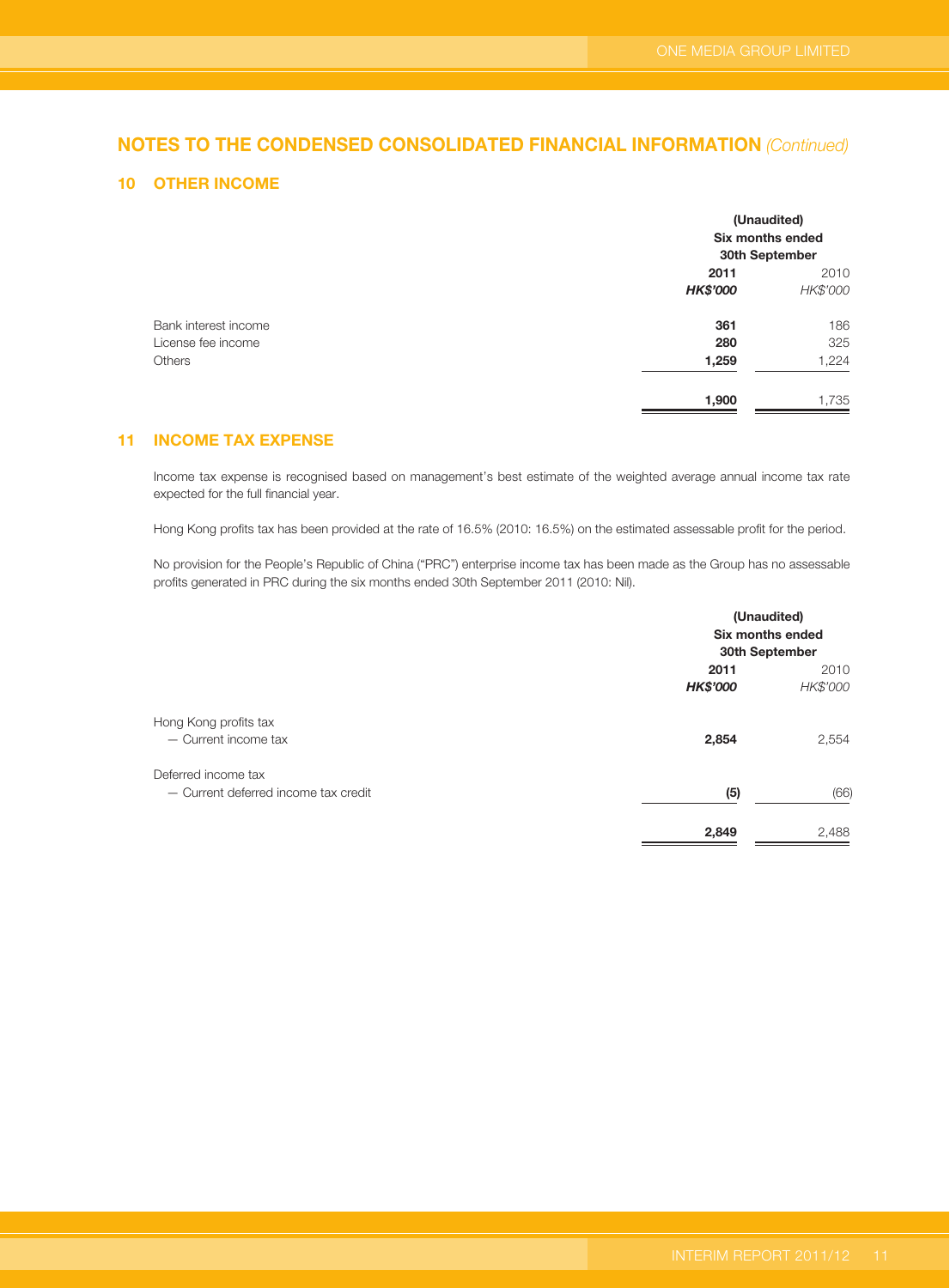#### **12 EARNINGS PER SHARE**

Basic earnings per share is calculated by dividing the Group's unaudited consolidated profit attributable to equity holders of the Company by the weighted average number of ordinary shares in issue during the period.

|                                                                    |                         | (Unaudited)<br>Six months ended<br>30th September |
|--------------------------------------------------------------------|-------------------------|---------------------------------------------------|
|                                                                    | 2011<br><b>HK\$'000</b> |                                                   |
| Profit attributable to equity holders of the Company               | 7,186                   | 5,633                                             |
| Weighted average number of ordinary shares in issue (in thousands) | 400,000                 | 400,000                                           |
| Basic earnings per share (HK cents per share)                      | 1.80                    | 1.41                                              |

There was no dilutive effect arising from the share options granted by the Company.

#### **13 DIVIDENDS**

The directors (the "Directors") of the Company have declared an interim dividend for the six months ended 30th September 2011 of HK0.9 cent (2010: HK0.75 cent) per ordinary share, totalling HK\$3,600,000 (2010: HK\$3,000,000) payable on 28th December 2011 to shareholders whose names appear on the register of members of the Company on 16th December 2011.

During the period ended 30th September 2011, no special dividend was paid (2010: HK\$40,000,000) and a final dividend of HK2 cents (2010: HK0.5 cent) per ordinary share, totalling HK\$8,000,000 for the year ended 31st March 2011 was paid on 9th September 2011 (2010: HK\$2,000,000).

### **14 RELATED PARTY TRANSACTIONS**

The ultimate parent of the Company is Media Chinese International Limited ("MCI"), a company incorporated in Bermuda.

The following transactions were carried out with related parties:

(i) During the period ended 30th September 2011, the Group had entered into the following significant transactions with fellow subsidiaries:

|                                                           |       | 2011            | 2010     |
|-----------------------------------------------------------|-------|-----------------|----------|
|                                                           | Notes | <b>HK\$'000</b> | HK\$'000 |
| License fees                                              | a     | 5,057           | 4,849    |
| Circulation support services                              | b     | 604             | 694      |
| Library support fee                                       | C     | 109             | 127      |
| Administrative support services                           | d     | 2,631           | 2,207    |
| Leasing of office space, storage space and parking spaces | e     | 832             | 835      |
| Ticketing and accommodation expenses                      | f     | 230             | 225      |
| Barter advertising expenses                               | g     | 558             | 715      |
| Barter advertising income                                 | h     | (479)           | (486)    |
| Type-setting, colour separation and film making expenses  |       | 38              | 41       |
| Printing costs                                            |       | 1,047           | 4,880    |
| Pension costs - defined contribution plan                 | k     | 702             | 798      |
| Sundry income                                             |       | (311)           |          |
| Acquisition of the trademark                              | m     | 400             |          |
| Acquisition of an associate                               | n     | 25,800          |          |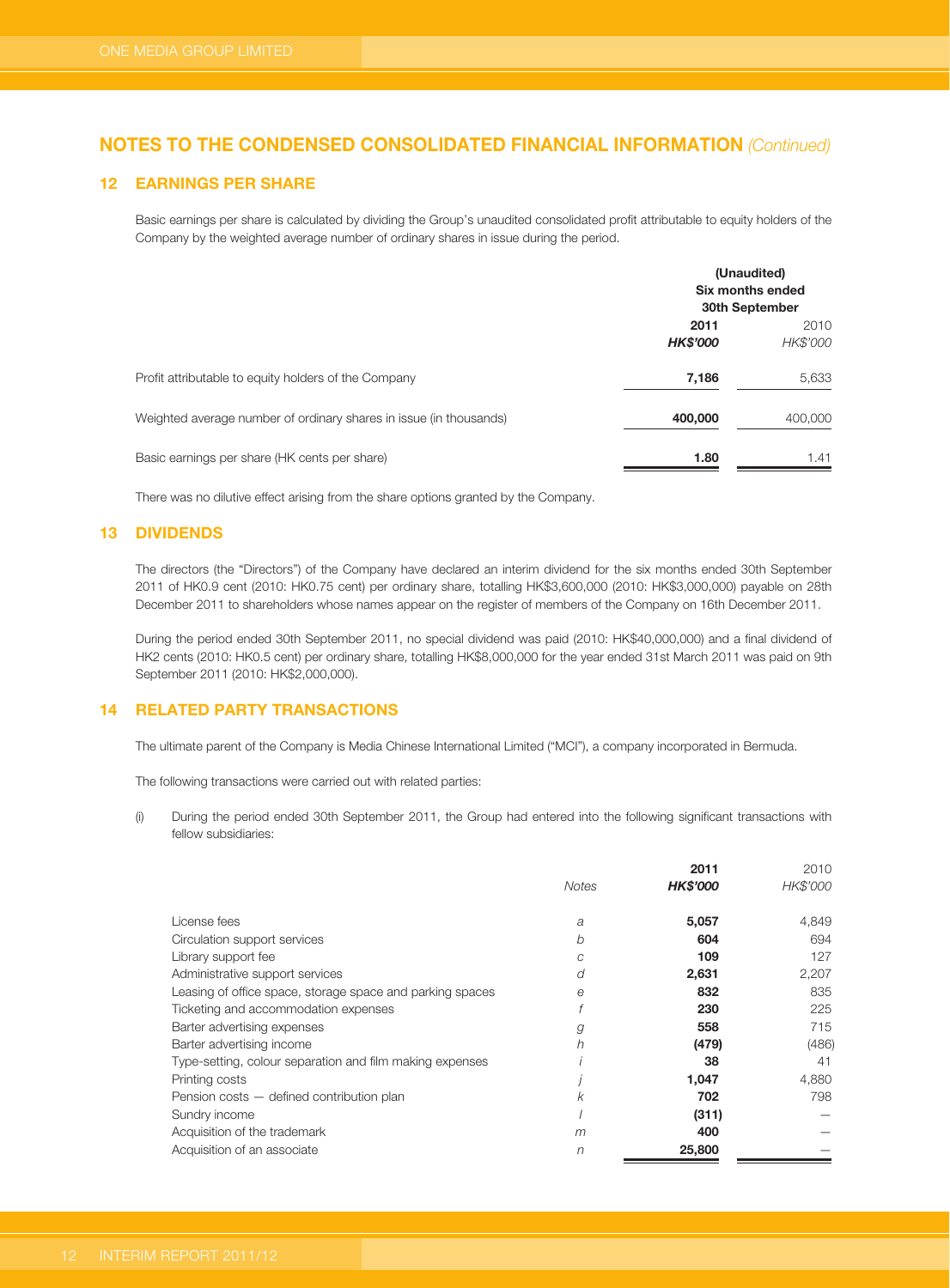#### **14 RELATED PARTY TRANSACTIONS (Continued)**

(i) During the period ended 30th September 2011, the Group had entered into the following significant transactions with fellow subsidiaries: (Continued)

Notes:

- (a) This represented license fees of the right to use the trademark for the printing of "Ming Pao Weekly明報周刋" and its past contents by a fellow subsidiary. It is charged at a pre-determined rate calculated by reference to the license fees charged by third party licensors to the Group.
- (b) This represented recharge of circulation support services relating to the distribution, sale and promotion of the publications of the Group by a fellow subsidiary. It is charged on a cost reimbursement basis.
- (c) This represented recharge by a fellow subsidiary relating to provision of library support services including data classification, data indexing and filing, data storage management and retrieval, data provision and newspaper clipping. It is charged on a cost reimbursement basis.
- (d) This represented recharge of administrative support services, human resources, corporate communications, legal services, information system support services and depreciation on certain computers and office equipment leased from a fellow subsidiary. It is charged on a cost reimbursement basis.
- (e) This represented the rental to a fellow subsidiary for leasing of office space, storage space and parking spaces. The rentals are charged at a pre-determined rate calculated by reference to the prevailing market rates.
- (f) This represented the ticketing and accommodation expenses paid to a fellow subsidiary. It is charged at a predetermined rate calculated based on the rates charged to third party customers.
- (g) This represented the advertising expenses on barter basis in accordance with barter advertising agreement entered into with MCI. It is charged at a pre-determined rate calculated based on the rates charged to third party customers.
- (h) This represented the advertising income on barter basis in accordance with barter advertising agreement entered into with MCI. It is charged at a pre-determined rate calculated based on the rates charged to third party customers.
- (i) This represented the type-setting, colour separation and film making expenses charged by a fellow subsidiary. It is charged at a pre-determined rate calculated based on the costs incurred.
- (j) This represented the printing costs charged by a fellow subsidiary. It is charged at a pre-determined rate calculated based on the rates charged to third party customers.
- (k) This represented defined contribution cost made to a fellow subsidiary for the Group's pension obligation. There is no stated policy or contractual agreement between the Group and MCI and its subsidiaries (the "MCI Group"). It is charged based on a pre-determined rate of its employees' salaries.
- (l) This represented the rental income in accordance with a sub-lease agreement entered into with a related company of controlling party of MCI. It is charged at a pre-determined rate calculated by references to the prevailing market rates.
- (m) This represented the consideration paid for the acquisition of trademark from a fellow subsidiary. It was charged on a cost reimbursement basis.
- (n) This represented the consideration paid for the acquisition of an associate from a fellow subsidiary at arm's length basis. Details are set out in Note 5.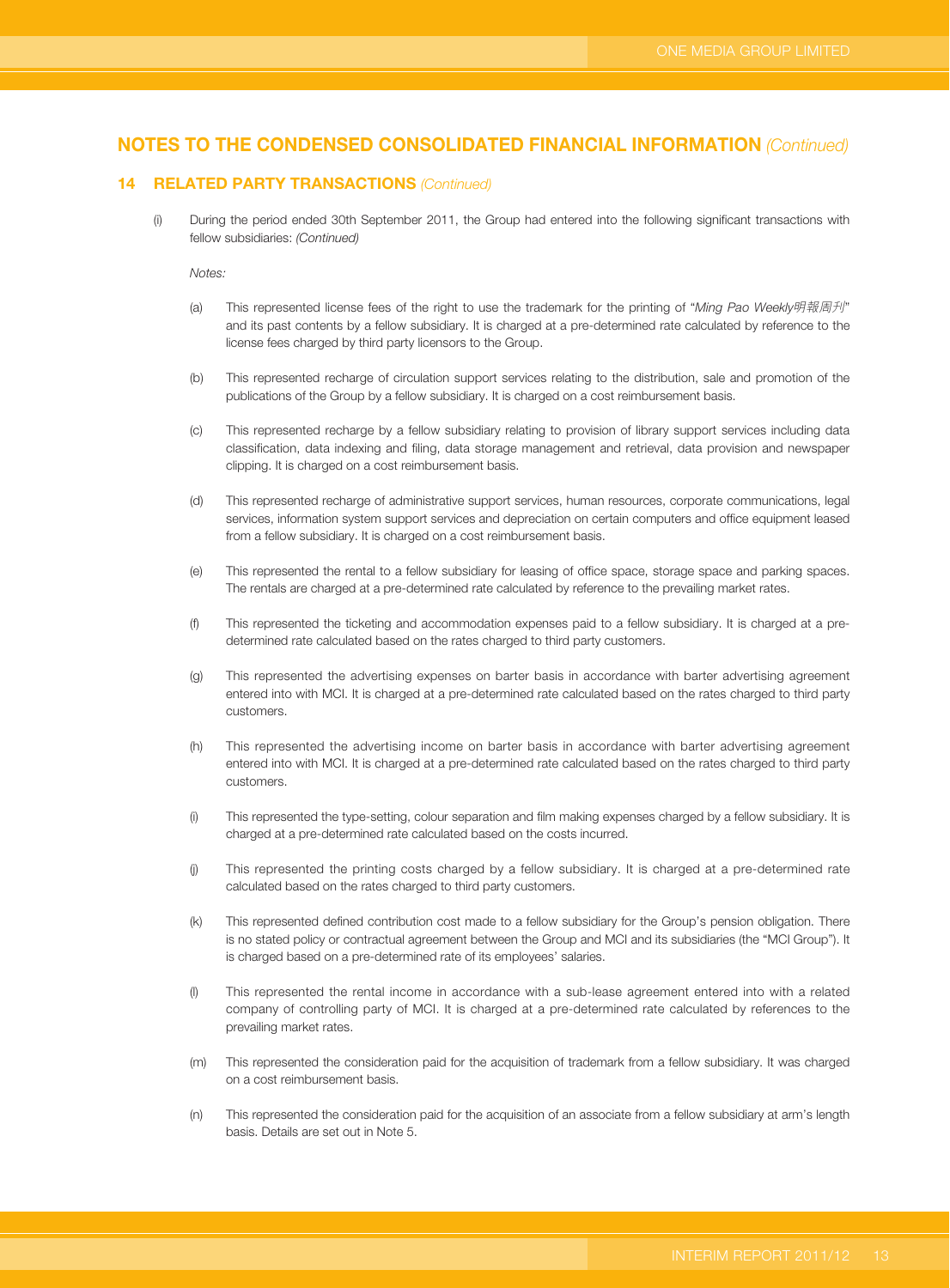#### **14 RELATED PARTY TRANSACTIONS (Continued)**

(ii) Period/year end balance arising from the related parties transactions as disclosed in Note 14(i) was as follows:

|                                    | (Unaudited)     | (Audited)  |
|------------------------------------|-----------------|------------|
|                                    | 30th September  | 31st March |
|                                    | 2011            | 2011       |
|                                    | <b>HK\$'000</b> | HK\$'000   |
| Amounts due to fellow subsidiaries | 3,281           | 6,039      |

The outstanding balances with fellow subsidiaries were aged, by invoice dates, within 180 days and are unsecured, noninterest bearing and with normal credit terms from 30 days to 180 days.

#### (iii) Key management compensation

|                                                   |                 | (Unaudited)<br>Six months ended<br>30th September |
|---------------------------------------------------|-----------------|---------------------------------------------------|
|                                                   | 2011            |                                                   |
|                                                   | <b>HK\$'000</b> | HK\$'000                                          |
| Salaries and other short-term employee benefits   | 2,670           | 2,640                                             |
| Contributions to pension scheme                   | 51              | 95                                                |
| Share compensation costs on share options granted |                 | 52                                                |
|                                                   | 2.721           | 2.787                                             |

### **15 CONTINGENT LIABILITIES**

As at 30th September 2011, the Group did not have any material contingent liabilities or guarantees (31st March 2011: Nil).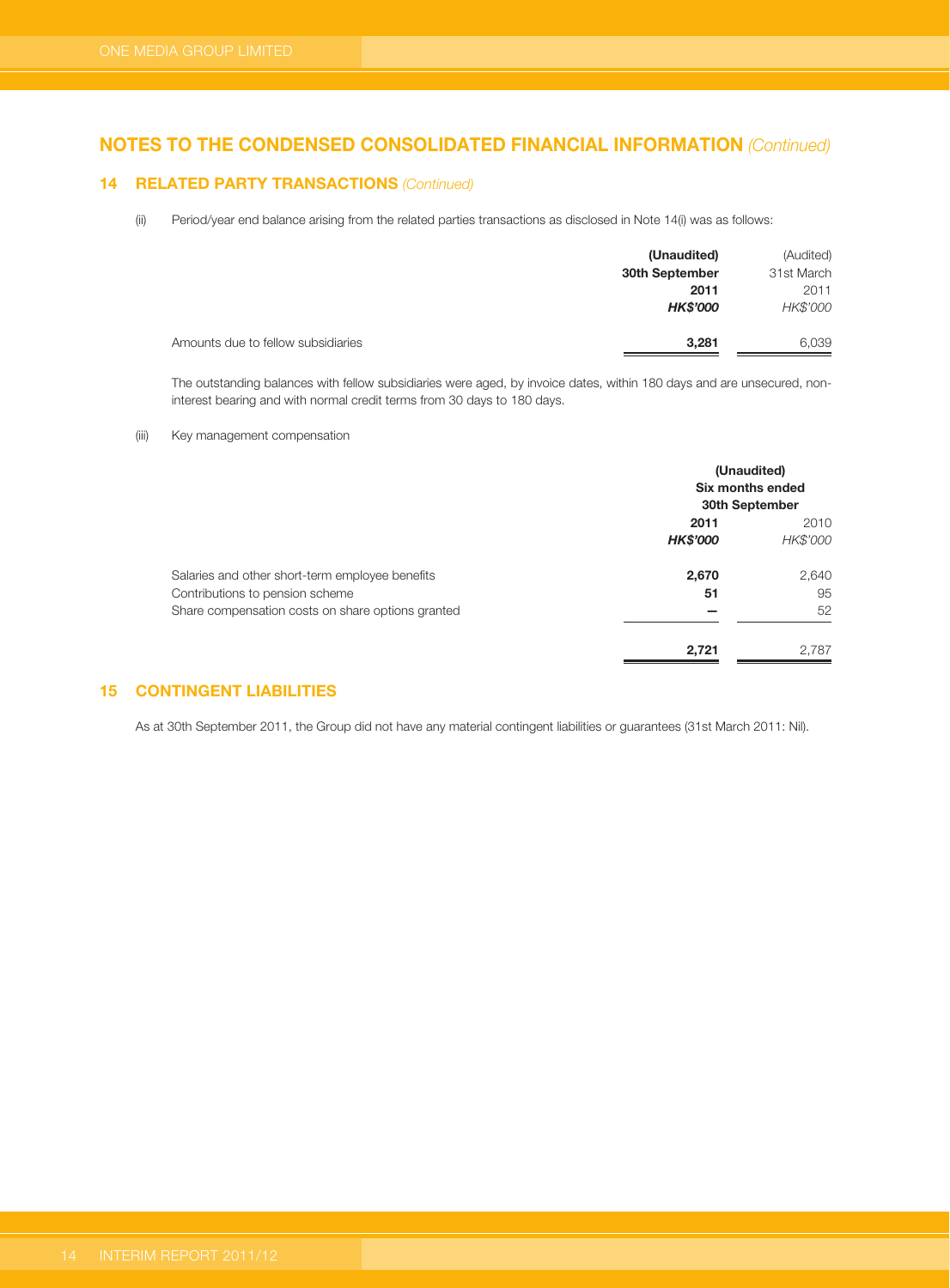# **MANAGEMENT DISCUSSION & ANALYSIS**

#### Results Summary

Amidst the volatile market condition worldwide, Hong Kong and Mainland China recorded steady economic growth during the period under review. A satisfactory performance of the Group's publishing operations in these territories was reflected in its operating results for the six months ended 30th September 2011.

Turnover of the Group for the six-month period increased by 9% year-on-year to HK\$97,148,000, with improvement in the results of both Hong Kong and Mainland China operations. Gross profit of the Group rose to HK\$51,176,000. Gross profit margin increased to 53% compared to that of 49% in the same period of the previous financial year. Profit attributable to equity holders of the Company for the interim period under review amounted to HK\$7,186,000, representing a 28% increase from that of the same period of the previous financial year. The satisfactory growth in the profit was mainly attributable to the improved results of the Group's automobile magazines.

#### Review of Operations

#### Hong Kong

The Hong Kong operations remained the dominant contributor to the Group's turnover, generating HK\$77,706,000 or 80% of the Group's total turnover for the six months ended 30th September 2011. Segment profit from the Hong Kong operations amounted to HK\$21,950,000, up by 12% from that of the same period of the previous financial year.

The advertising revenue of "Ming Pao Weekly 明報周刊" ("MP Weekly") and "Top Gear 極速誌" ("Top Gear Hong Kong") under the Group continued to rise steadily during the period under review. While the results of the two magazines partly reflected the strong advertising demand driven by robust retail sales in Hong Kong, they also evidenced a strong position of each of the two magazines in their respective markets — MP Weekly is a lifestyle and entertainment magazine targeting the high-income group, while Top Gear Hong Kong is a high-end automobile magazine with international editorial backing. Despite its focus on the automobile sector, the car magazine continued to garner advertisers of not only motor-related products but also luxury goods, leveraging its unique positioning.

During the period under review, the Group broadened its revenue source by offering contract publishing services to premium brands. Under contract publishing, the Group produces publications covering specific topics meeting the requirements of its clients.

#### Mainland China

Turnover from the Mainland China operations for the first half-year rose by 20% year-on-year to HK\$19,442,000, while segment loss was narrowed by 2% to HK\$7,234,000.

Through "MING 明日風尚", "Top Gear 汽車測試報告" ("Top Gear China") and "Popular Science 科技新時代", the Group catered the Mainland China market with infotainment, automobile news and trends, as well as science news and latest technology respectively. During the six-month period, the automobile industry in Mainland China continued to flourish, bolstering the advertising revenue of Top Gear China.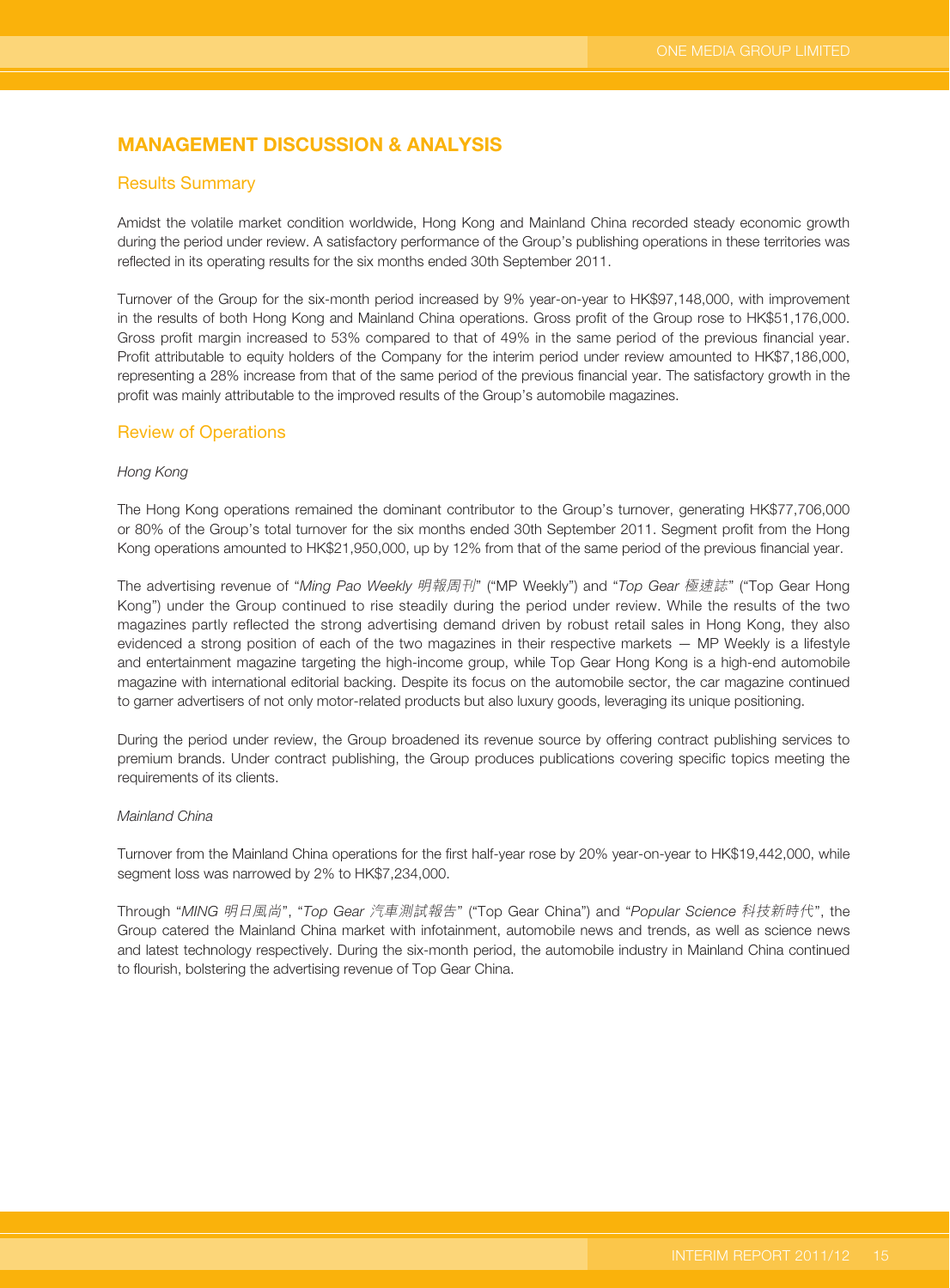# **MANAGEMENT DISCUSSION & ANALYSIS (Continued)**

#### Review of Operations (Continued)

#### Digital Media Investment

On 30th September 2011, the Group acquired a 24.97% equity interest in ByRead group of companies ("ByRead Group") for HK\$25.8 million from its fellow subsidiary which is wholly-owned by the Group's ultimate holding company, MCI. Currently with 40 million registered users, ByRead Group is one of the leading mobile reading platform providers in the PRC. ByRead Group has been granted various awards including "The Best Application Service EnfoNet Award" under Mobile Reading Category in ANALYSIS (易觀國際), the seventh ranking in "2010 SPForum Mobile Software Award" and the tenth ranking in "2011 China Mobile Internet of the Year Awards" hosted by Sohu.com Inc. These achievements represent the recognition of the technologies and services of ByRead Group among the industry and the public.

During the period, the Group has also acquired hihoku, an online platform that focuses on providing quality entertainment content in multimedia channels to Chinese communities principally in Mainland China, from MCI. This acquisition will enable the Group to utilise its contents to develop a multimedia entertainment platform in the Greater China region.

### **Outlook**

Rising inflation and economic uncertainties remain a challenge for the Group. We will continue to exercise stringent cost control, while creating new revenue streams to improve its bottom line.

The Group has been broadening the variety of the contents being offered through a spectrum of specialised media. By doing so, the Group is further entrenching its market position through the offering of diversified contents on multimedia platforms.

Starting from this year, "Hong Kong Voyage 優遊香港" has been distributed independently in Mainland China and Hong Kong. Meanwhile, it continues to target the high-end market. In addition, the Group intends to publish a new travel guide magazine in both digital and printed format to cater for mass market. The Group expects this new travel guide magazine will generate additional advertising revenue from a wide spectrum of advertisers to the Group.

The Group has launched a new product targeting mobile communications devices — Partyline, a social networking application, powered by MP Weekly in November 2011. Partyline provides the live coverage of the hottest events in town, including fashion show parties of illustrious brands and private parties of well-known celebrities etc. Its precious party hunters are the most renowned group of fashion designers, stylists, make up artists and celebrities. Through Partyline, party hunters would share their first-hand news of video and photos via mobile communications devices. It is expected that Partyline will become an additional revenue source for the Group.

The Group is in the process of repositioning as a multimedia group in Greater China region that aims at providing news, lifestyle and infotainment content across multimedia platforms. To achieve this, the Group will continue to strengthen its operations, and identify acquisition targets that will create synergy with its existing businesses.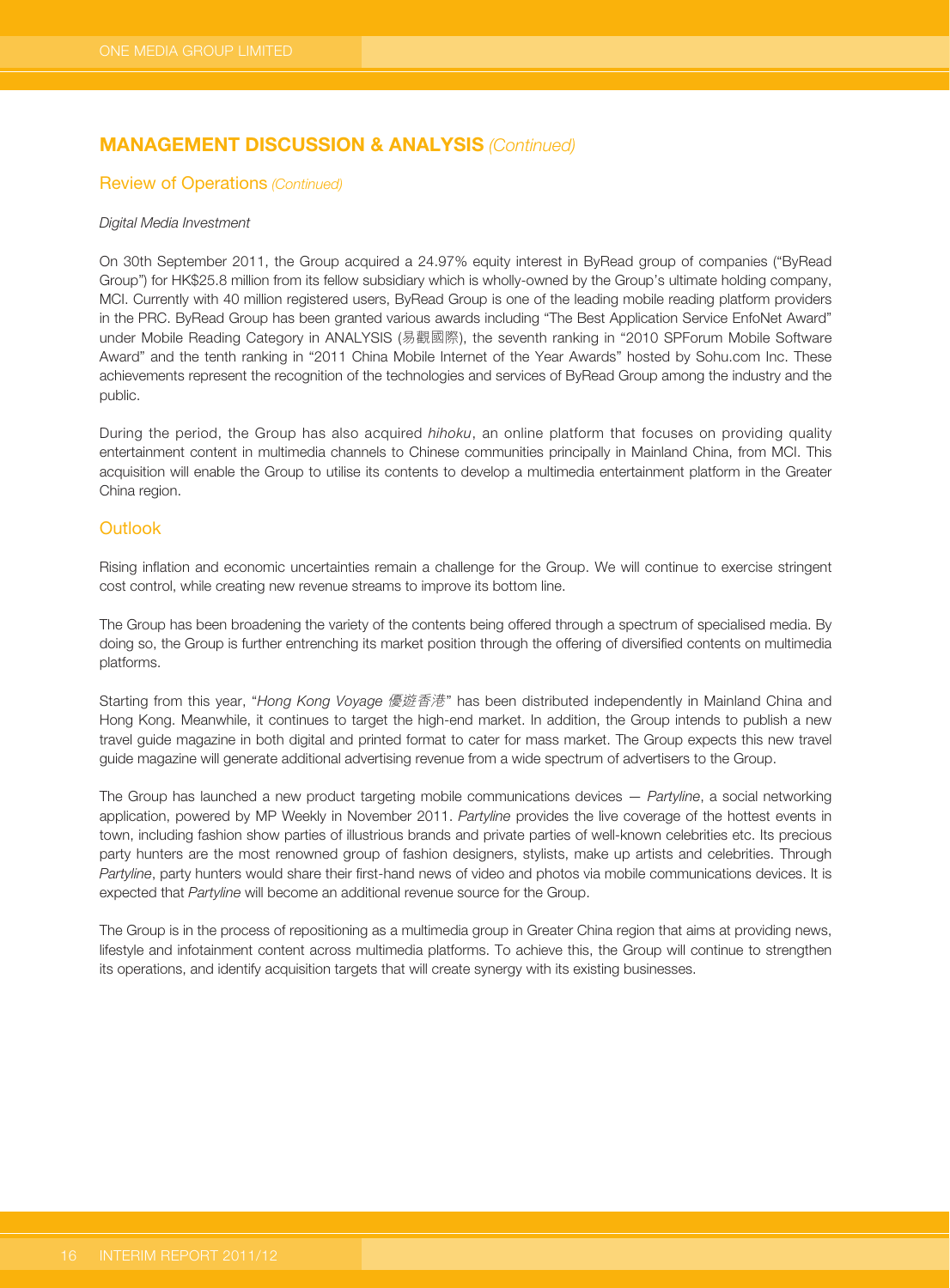## **CAPITAL EXPENDITURE**

The Group's total capital expenditure for property, plant and equipment for the six months ended 30th September 2011 amounted to HK\$1,670,000.

## **EXPOSURE TO FLUCTUATION IN EXCHANGE RATES**

The Group's revenues and costs are mainly denominated in Hong Kong dollars, United States dollars and Renminbi. Since Hong Kong dollars remain pegged to United States dollars, the Group does not foresee substantial risks from exposure to United States dollars. For subsidiaries in the PRC, most of the sales and purchases are denominated in Renminbi, the exposure to foreign exchange risk is expected to be minimal.

## **SHARE OPTIONS**

The Company has two share option schemes. A pre-IPO share option scheme ("Pre-IPO Share Option Scheme") was approved and adopted by shareholders on 26th September 2005. Another share option scheme, a post-IPO share option scheme ("Post-IPO Share Option Scheme"), was also approved on the same date, 26th September 2005 by the shareholders of the Company. The principal terms of the Pre-IPO Share Option Scheme are substantially the same as the terms of the Post-IPO Share Option Scheme (where applicable) except for the following principal terms: (a) the subscription price per share was the final Hong Kong dollar price per share at which shares were to be sold in an offer for sale in Hong Kong on 18th October 2005 (the "Listing Date"), being the date of the shares of the Company were listed on the main board of The Stock Exchange of Hong Kong Limited (the "Stock Exchange"); and (b) no options would be offered or granted upon the commencement of dealings in the shares of the Stock Exchange.

Under the Post-IPO Share Option Scheme, the subscription price per share is a price to be determined by the Board of Directors which shall be the highest of the closing price of the shares on the Stock Exchange on the relevant offer date, the average closing price of the shares on the Stock Exchange for the five trading days immediately preceding the relevant offer date or the nominal value of the shares. The Board of Directors may grant options to subscribe the shares of the Company to any full time employee, executive and non-executive directors (including the independent non-executive directors) of the Group or MCI Group. No share option was granted under the Post-IPO Share Option Scheme during the six months ended 30th September 2011.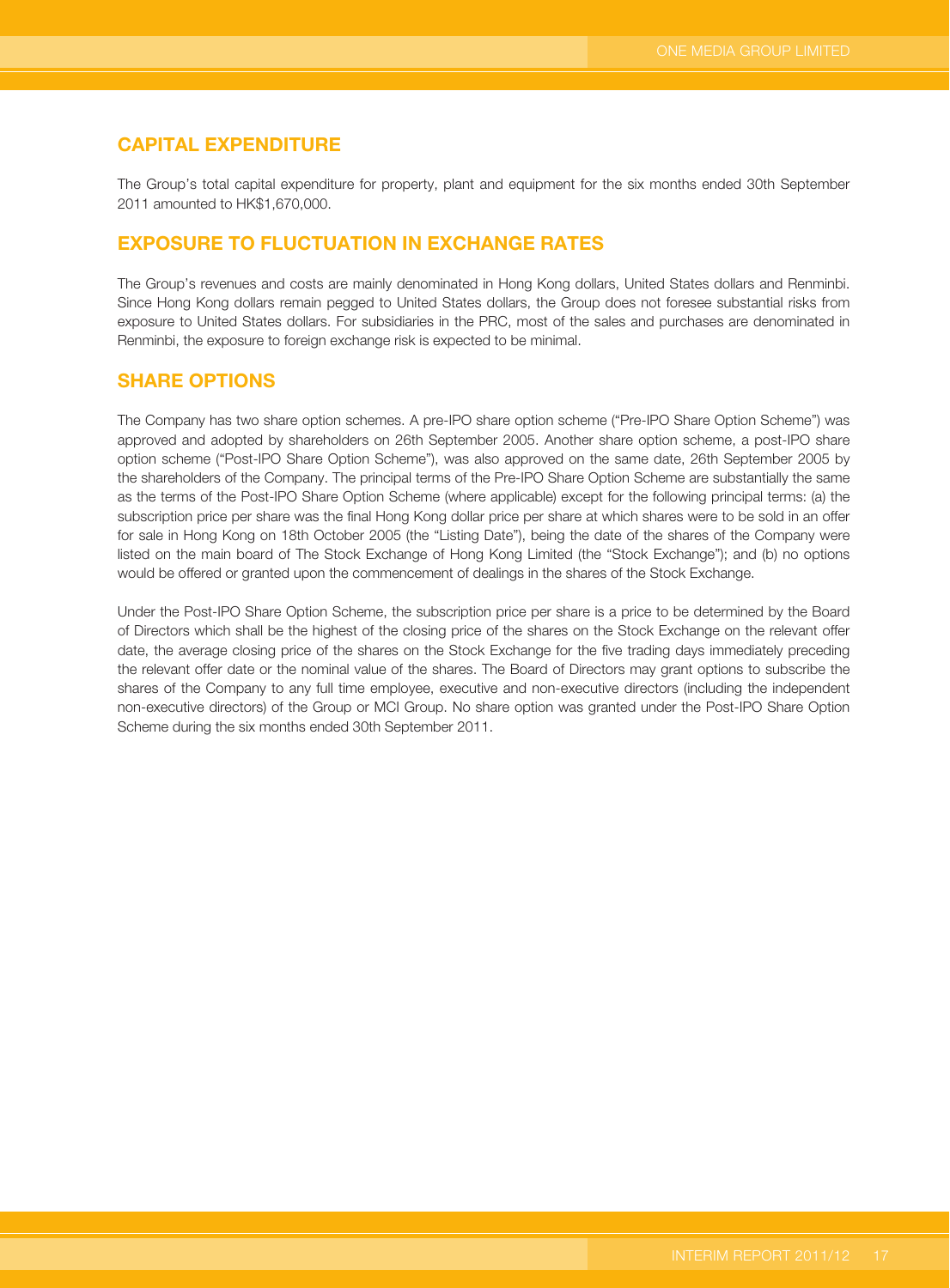## **SHARE OPTIONS** (Continued)

Details of the share options outstanding and movements during the six months ended 30th September 2011 are as follows:

|                                                                                                                                                                                  |                                                                                  |                                                                                                | Number of shares involved in share options  |                                                      |                                                                                                                                                                 |                                                                                                               |                                                                               |                                                             |                                                                                         |                                                                                                                                                                      |
|----------------------------------------------------------------------------------------------------------------------------------------------------------------------------------|----------------------------------------------------------------------------------|------------------------------------------------------------------------------------------------|---------------------------------------------|------------------------------------------------------|-----------------------------------------------------------------------------------------------------------------------------------------------------------------|---------------------------------------------------------------------------------------------------------------|-------------------------------------------------------------------------------|-------------------------------------------------------------|-----------------------------------------------------------------------------------------|----------------------------------------------------------------------------------------------------------------------------------------------------------------------|
| Grantee                                                                                                                                                                          |                                                                                  | Balance<br>at 1st April<br>2011                                                                | Granted<br>during<br>the period<br>(Note 3) | <b>Exercised</b><br>during<br>the period<br>(Note 3) | Lapsed<br>during<br>the period<br>(Note 4)                                                                                                                      | <b>Balance</b><br>at 30th<br>September<br>2011                                                                | Percentage<br>of issued<br>ordinary<br>shares at<br>30th<br>September<br>2011 | <b>Exercise</b><br>price<br>per share<br>HK\$               | Date of grant                                                                           | <b>Exercisable period</b>                                                                                                                                            |
| Directors:                                                                                                                                                                       |                                                                                  |                                                                                                |                                             |                                                      |                                                                                                                                                                 |                                                                                                               |                                                                               |                                                             |                                                                                         |                                                                                                                                                                      |
| Mr. TIONG Kiu King<br>Mr. TIONG Kiew Chiong<br>Mr. TUNG Siu Ho, Terence *<br>Mr. LAM Pak Cheong*<br>Mr. YU Hon To, David<br>Mr. SIT Kien Ping, Peter<br>Mr. TAN Hock Seng, Peter | (Note 1)<br>(Note 1)<br>(Note 1)<br>(Note 1)<br>(Note 1)<br>(Note 1)<br>(Note 1) | 1,250,000<br>1,250,000<br>1,000,000<br>1,000,000<br>150,000<br>150,000<br>150,000<br>4,950,000 |                                             | -                                                    | $\overline{\phantom{0}}$<br>$\qquad \qquad -$<br>(1,000,000)<br>$\overline{\phantom{0}}$<br>$\overline{\phantom{0}}$<br>$\overline{\phantom{0}}$<br>(1,000,000) | 1,250,000<br>1,250,000<br>$\overline{\phantom{0}}$<br>1,000,000<br>150,000<br>150,000<br>150,000<br>3,950,000 | 0.31%<br>0.31%<br>-<br>0.25%<br>0.04%<br>0.04%<br>0.04%<br>0.99%              | 1.200<br>1.200<br>1.200<br>1.200<br>1.200<br>1.200<br>1.200 | 27/9/2005<br>27/9/2005<br>27/9/2005<br>27/9/2005<br>27/9/2005<br>27/9/2005<br>27/9/2005 | 18/10/2005-25/9/2015<br>18/10/2005-25/9/2015<br>18/10/2005-25/9/2015<br>18/10/2005-25/9/2015<br>18/10/2005-25/9/2015<br>18/10/2005-25/9/2015<br>18/10/2005-25/9/2015 |
| MCI's directors:                                                                                                                                                                 |                                                                                  |                                                                                                |                                             |                                                      |                                                                                                                                                                 |                                                                                                               |                                                                               |                                                             |                                                                                         |                                                                                                                                                                      |
| Tan Sri Datuk Sir<br>TIONG Hiew King<br>Dato' Sri Dr. TIONG Ik King                                                                                                              | (Note 1)<br>(Note 1)                                                             | 1,250,000<br>1,000,000<br>2,250,000                                                            |                                             |                                                      |                                                                                                                                                                 | 1,250,000<br>1,000,000<br>2,250,000                                                                           | 0.31%<br>0.25%<br>0.56%                                                       | 1.200<br>1.200                                              | 27/9/2005<br>27/9/2005                                                                  | 18/10/2005-25/9/2015<br>18/10/2005-25/9/2015                                                                                                                         |
| Full time employees<br>Full time employees                                                                                                                                       | (Note 1)<br>(Note 2)                                                             | 2,200,000<br>808,000                                                                           |                                             | ۰                                                    | -<br>(8,000)                                                                                                                                                    | 2,200,000<br>800,000                                                                                          | 0.55%<br>0.20%                                                                | 1.200<br>1.200                                              | 27/9/2005<br>27/9/2005                                                                  | 18/10/2005-25/9/2015<br>18/10/2005-25/9/2015                                                                                                                         |
| Total                                                                                                                                                                            |                                                                                  | 10.208.000                                                                                     |                                             | -                                                    | (1,008,000)                                                                                                                                                     | 9,200,000                                                                                                     | 2.30%                                                                         |                                                             |                                                                                         |                                                                                                                                                                      |

Mr. TUNG Siu Ho, Terence resigned as an executive Director and Chief Executive Officer of the Company with effect from 1st April 2011 and his share options have been lapsed upon his resignation. Mr. LAM Pak Cheong was appointed as an executive Director and Chief Executive Officer of the Company with effect from 1st April 2011.

Notes:

In relation to the options granted to the grantees, either of the following two vesting scales has been applied:

- 1. 20% of the Company's shares comprised in the option will vest on each of the five anniversaries of the Listing Date from the first anniversary of the Listing Date to the fifth anniversary of the Listing Date; or
- 2. 100% of the Company's shares comprised in each of the option will fully vest on the first anniversary of the Listing Date,

as the case may be, which has been specified in the offer letters to the grantees. Subject to the relevant vesting period, each option has a 10-year exercisable period from the date of the offer of the option. As evidenced by the vesting periods of the options granted under the Pre-IPO Share Option Scheme, no option granted under the Pre-IPO Share Option Scheme was exercisable within six months from the Listing Date.

- 3. No share option was granted, exercised or cancelled during the period.
- 4. During the period, 1,008,000 share options have been lapsed by reason of the grantees ceased to be a Director and a full time employee of the Group.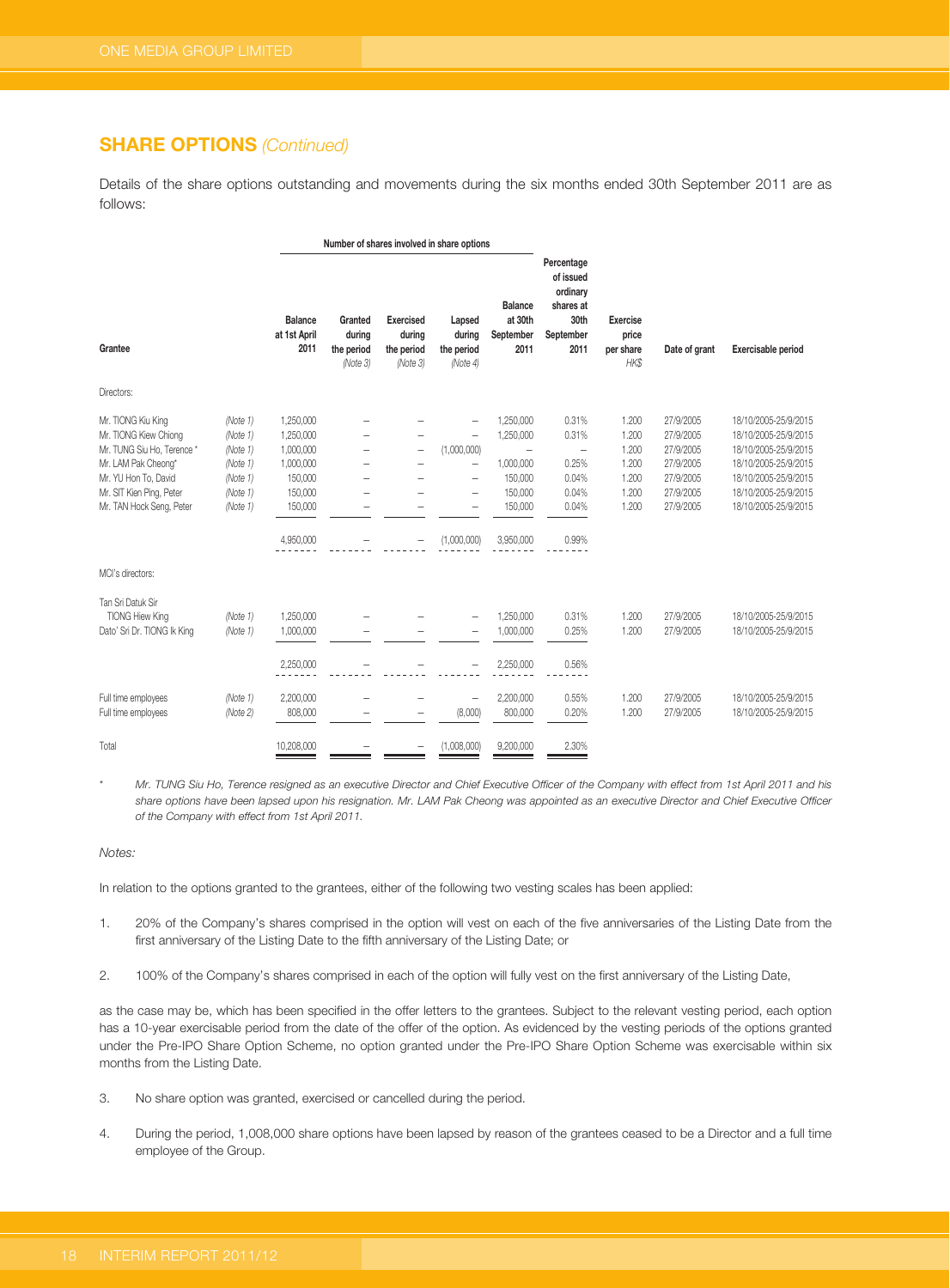## **DIRECTORS' INTERESTS AND SHORT POSITIONS IN THE SHARE CAPITAL AND DEBENTURES OF THE COMPANY AND ITS ASSOCIATED CORPORATIONS**

As at 30th September 2011, the interests and short positions of the directors, chief executives and their associates in the shares, underlying shares and debentures of the Company or any of its associated corporations (within the meaning of Part XV of the Securities and Futures Ordinance ("SFO")) as recorded in the register maintained by the Company under Section 352 of the SFO or as otherwise notified or as required to be notified to the Company and the Stock Exchange pursuant to the Model Code for Securities Transactions by Directors of Listed Issuers (the "Model Code") contained in Appendix 10 of the Listing Rules are as follows:

### (a) Interests in the Company's shares

|                          | Number of shares/underlying shares held |                          |                              |                                        |                                                                                   |                               |                                                                                  |
|--------------------------|-----------------------------------------|--------------------------|------------------------------|----------------------------------------|-----------------------------------------------------------------------------------|-------------------------------|----------------------------------------------------------------------------------|
| Name of Director         | Personal<br>interest                    | Family<br>interest       | Corporate<br><b>interest</b> | Total<br><i>interests</i><br>in shares | Interests in<br>underlying<br>shares<br>pursuant<br>to share<br>options<br>(Note) | Aggregate<br><b>interests</b> | Percentage<br>of issued<br>ordinary<br>shares<br>as at 30th<br>September<br>2011 |
| Mr. TIONG Kiu King       |                                         |                          |                              |                                        | 1,250,000                                                                         | 1,250,000                     | 0.31%                                                                            |
| Mr. TIONG Kiew Chiong    | 4,000,000                               |                          |                              | 4,000,000                              | 1,250,000                                                                         | 5,250,000                     | 1.31%                                                                            |
| Mr. LAM Pak Cheong       |                                         | $\overline{\phantom{0}}$ | 3,000,000                    | 3,000,000                              | 1,000,000                                                                         | 4,000,000                     | 1.00%                                                                            |
| Mr. YU Hon To, David     |                                         |                          |                              | $\overline{\phantom{0}}$               | 150,000                                                                           | 150,000                       | 0.04%                                                                            |
| Mr. SIT Kien Ping, Peter |                                         |                          |                              |                                        | 150,000                                                                           | 150,000                       | 0.04%                                                                            |
| Mr. TAN Hock Seng, Peter | 200,000                                 |                          |                              | 200,000                                | 150,000                                                                           | 350,000                       | 0.09%                                                                            |

Note: For further details on the share options, please refer to the paragraph "Share Options".

### (b) Interests in shares of MCI

|                       | Number of shares/underlying shares held |               |           |                        |                                                                              |
|-----------------------|-----------------------------------------|---------------|-----------|------------------------|------------------------------------------------------------------------------|
|                       |                                         |               |           |                        | Approximate<br>percentage<br>of issued<br>ordinary<br>shares in<br>MCI as at |
|                       | Personal                                | <b>Family</b> | Corporate | <b>Total interests</b> | 30th September                                                               |
| Name of Director      | interest                                | interest      | interest  | in shares              | 2011                                                                         |
| Mr. TIONG Kiu King    | 3,140,559                               | 147,000       |           | 3,287,559              | 0.19%                                                                        |
| Mr. TIONG Kiew Chiong | 4,007,783                               |               |           | 4,007,783              | 0.24%                                                                        |

Save as disclosed above and those disclosed under the paragraph "Share Options", as at 30th September 2011, none of the Directors, chief executives and their associates had any interests and short positions in the shares, underlying shares and debentures of the Company or any of its associated corporations (within the meaning of Part XV of the SFO) as recorded in the register maintained by the Company under Section 352 of the SFO or as otherwise notified or as required to be notified to the Company and the Stock Exchange pursuant to the Model Code.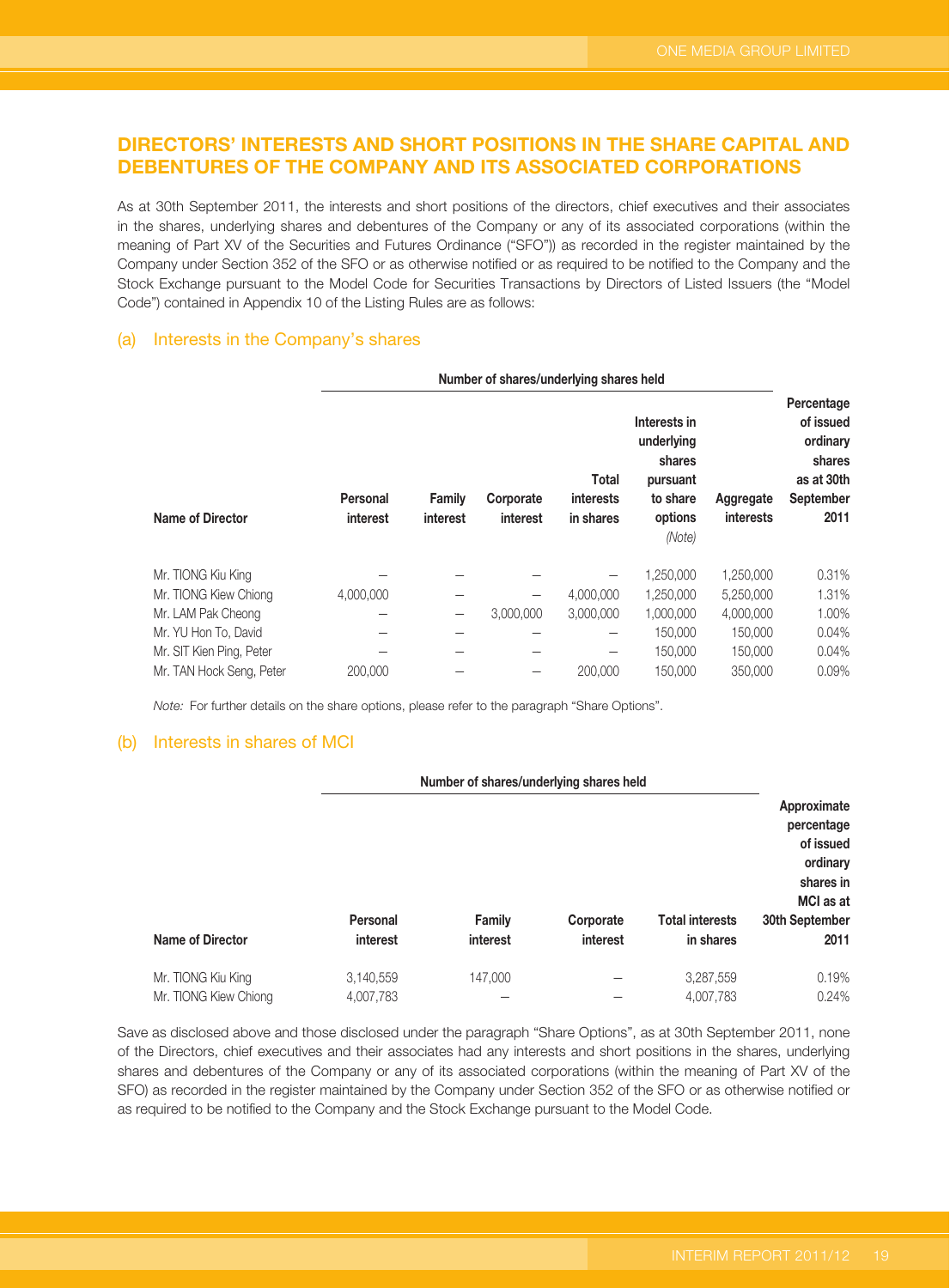# **SUBSTANTIAL SHAREHOLDERS AND PERSONS WHO HAVE AN INTEREST OR SHORT POSITIONS DISCLOSEABLE UNDER DIVISIONS 2 AND 3 OF PART XV OF THE SFO**

The register of interests in shares and short positions maintained under Section 336 of the SFO shows that as at 30th September 2011, the Company had been notified of the following interests in shares representing 5% or more of the Company's issued share capital:

| Name of shareholder               | Number of ordinary<br>shares held | <b>Capacity</b>  | Percentage of issued<br>ordinary shares as at<br>30th September 2011 |
|-----------------------------------|-----------------------------------|------------------|----------------------------------------------------------------------|
| Comwell Investment Limited (Note) | 292,700,000                       | Beneficial owner | 73.18%                                                               |

All the interests stated above represent long positions in the shares of the Company.

Note:

Comwell Investment Limited is an indirect wholly-owned subsidiary of MCI. Tan Sri Datuk Sir TIONG Hiew King, a director of MCI, is deemed interested in MCI in an aggregate of 52.40% by virtue of his personal interests, family interests and corporate interests. Dato' Sri Dr. TIONG Ik King, a director of MCI, is deemed interested in MCI in an aggregate of 15.63% by virtue of his personal interests and corporate interests.

In addition, MCI is directly held as to 9.14% by Zaman Pemimpin Sdn Bhd ("Zaman"). 49% of interest in Zaman is held by Globegate Alliance Sdn Bhd, a company jointly owned by Ms. LU Mee Bing and Salmiah Binti SANI.

Save as disclosed above, the Company had not been notified of any other interests representing 5% or more of the issued share capital of the Company as at 30th September 2011.

# **PURCHASE, SALE OR REDEMPTION OF THE COMPANY'S SECURITIES**

The Company has not redeemed any of its share during the period. Neither the Company nor any of its subsidiaries has purchased or sold any of the Company's shares during the period.

# **CLOSURE OF THE REGISTER OF MEMBERS**

The register of members will be closed from Monday, 12th December 2011 to Friday, 16th December 2011, both days inclusive, during which period no transfer of shares will be registered. In order to qualify for the interim dividend of HK0.9 cent per ordinary share, all completed transfer forms accompanied by the relevant share certificates must be lodged with the Company's share registrar and transfer office, Tricor Investor Services Limited, at 26th Floor, Tesbury Centre, 28 Queen's Road East, Hong Kong for registration no later than 4:30 p.m. on Friday, 9th December 2011.

## **EMPLOYEES**

As at 30th September 2011, the Group had approximately 230 employees (31st March 2011: approximately 226 employees), of which 124 and 106 were stationed in Hong Kong and in Mainland China, respectively. The Group remunerates its employees based on the operating results, individual performance and comparable market statistics. The emoluments of the Directors and senior management are reviewed by the Remuneration Committee regularly. The Company has implemented share option schemes as an incentive to the Directors and eligible employees.

In Hong Kong, the Group participates in the hybrid retirement benefit scheme operated by the Company's fellow subsidiary and the Mandatory Provident Fund scheme for its employees. In Mainland China, the Group provides to its employees social security plans in relation to retirement, medical care and unemployment and has made the required contributions to the local social insurance authorities in accordance with relevant laws and regulations in Mainland China.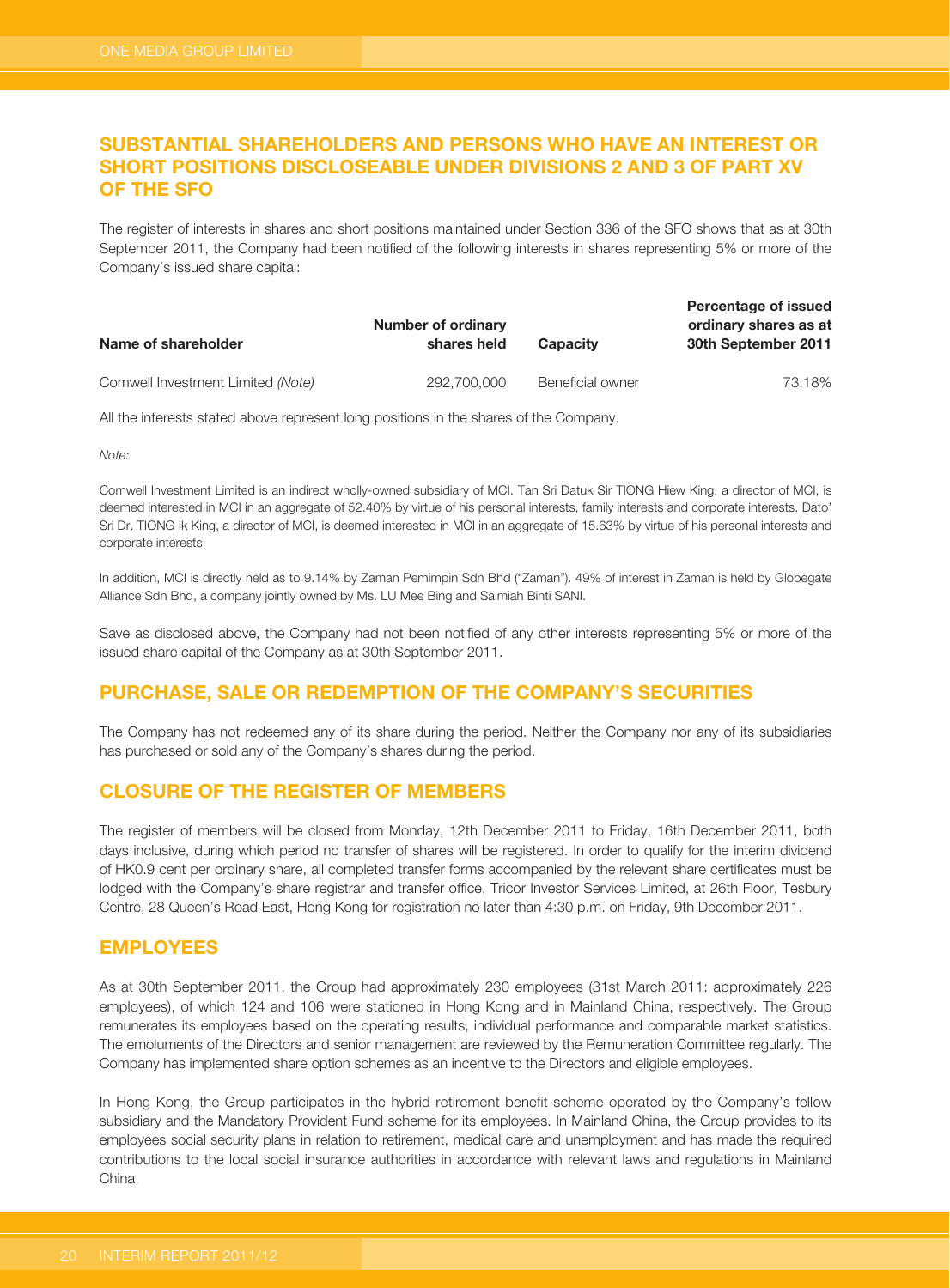## **CORPORATE GOVERNANCE**

For the six months ended 30th September 2011, the Company has adopted the code provisions set out in the Code on Corporate Governance Practices (the "CG Code") contained in Appendix 14 of the Listing Rules and complied with the CG Code throughout the period, except for the deviation from code provision E.1.2 of the CG Code.

Code provision E.1.2 stipulates that the chairman of the board should attend the annual general meeting. Due to other commitment, Mr. TIONG Kiu King, the Chairman of the Board of Directors, was unable to attend the annual general meeting of the Company held on 23rd August 2011. In his absence, Mr. TIONG Kiew Chiong, the executive Director and Deputy Chairman of the Company attended and took the chair of the said annual general meeting and ensured that proceedings of the meeting were conducted in order. The Company considers that sufficient measures have been taken to ensure that Company's corporate governance practices are no less exacting than those in the CG Code.

### **COMPLIANCE OF THE MODEL CODE FOR DIRECTORS' SECURITIES TRANSACTIONS**

The Company has adopted the Model Code set out in Appendix 10 of the Listing Rules as the code for securities transactions by the Directors. The Directors have confirmed, following specific enquiries by the Company, their compliance with the required standard as set out in the Model Code for the six months ended 30th September 2011.

The Company has also established written guidelines regarding securities transactions on no less exacting terms of the Model Code for senior management and specific individual who may have access to price sensitive information in relation to the securities of the Company.

## **AUDIT COMMITTEE**

The Company established an Audit Committee on 26th September 2005 with written terms of reference. The Audit Committee currently comprises three independent non-executive Directors, namely, Mr. YU Hon To, David, Mr. SIT Kien Ping, Peter and Mr. TAN Hock Seng, Peter.

This unaudited condensed consolidated interim financial information for the six months ended 30th September 2011 has been reviewed by PricewaterhouseCoopers, Hong Kong, the auditors of the Company, in accordance with International Standard on Review Engagements 2410 "Review of interim financial information performed by the independent auditor of the entity" issued by the International Auditing and Assurance Standards Board, and by the Audit Committee.

## **REMUNERATION COMMITTEE**

The Company established a Remuneration Committee on 26th September 2005 with written terms of reference. The Remuneration Committee currently comprises three independent non-executive Directors, namely, Mr. YU Hon To, David, Mr. SIT Kien Ping, Peter and Mr. TAN Hock Seng, Peter and one executive Director, Mr. TIONG Kiew Chiong.

### **NOMINATION COMMITTEE**

The Company established a Nomination Committee on 26th September 2005 with written terms of reference. The Nomination Committee currently comprises three independent non-executive Directors, namely, Mr. YU Hon To, David, Mr. SIT Kien Ping, Peter and Mr. TAN Hock Seng, Peter and one executive Director, Mr. TIONG Kiew Chiong.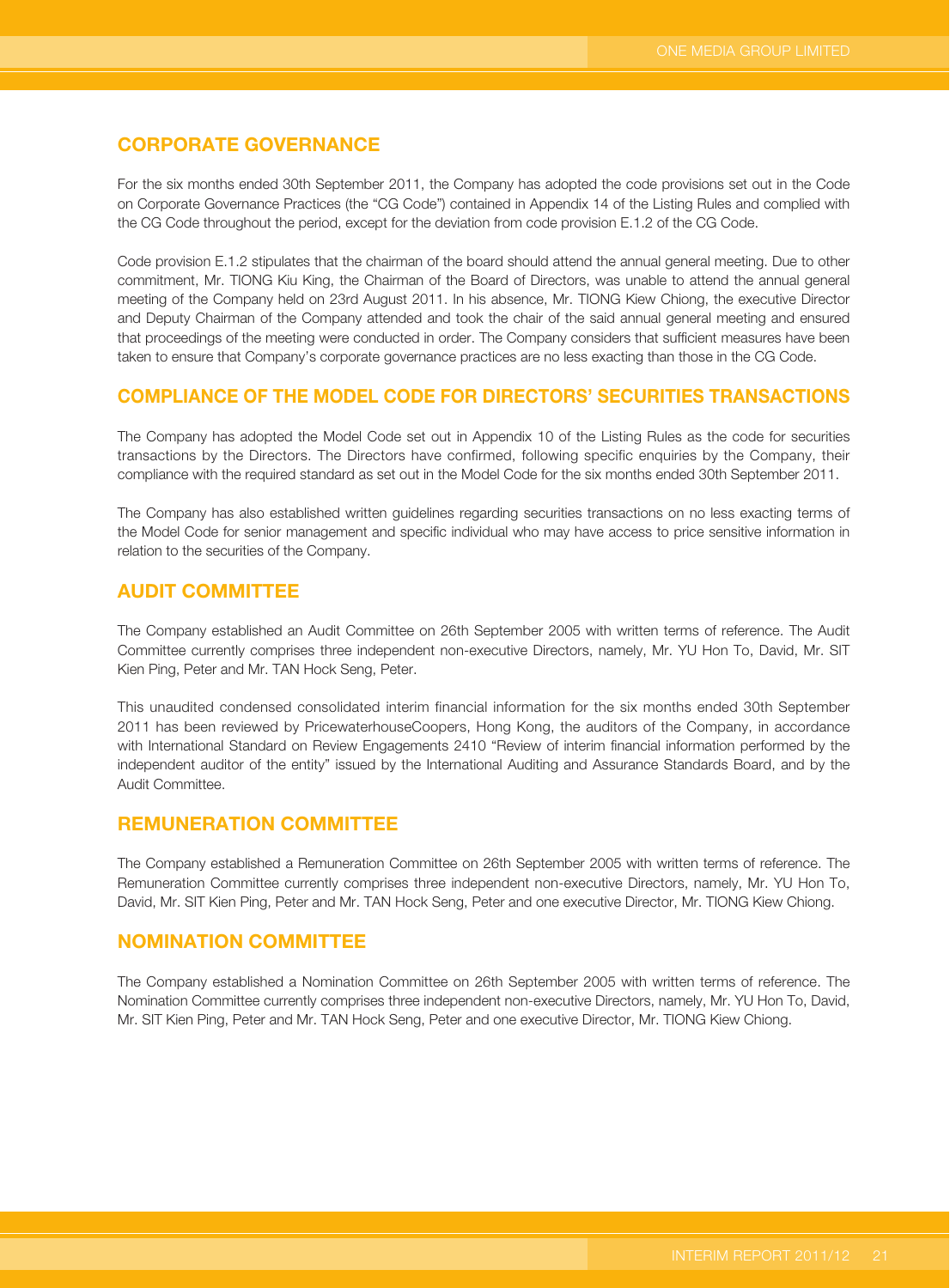# **CHANGE IN INFORMATION OF DIRECTOR**

Pursuant to Rule13.51B(1) of the Listing Rules, set out below is the change in information of director since the date of the 2010/11 Annual Report:

Mr. YU Hon To, David, an independent non-executive Director of the Company, currently serves as an independent non-executive director of Hong Kong Energy (Holdings) Limited (stock code: 987), a company listed in Hong Kong. The company name of Hong Kong Energy (Holdings) Limited has changed to China Renewable Energy Investment Limited with effect from 1st June 2011.

By Order of the Board One Media Group Limited

#### **TIONG Kiu King**

**Director** 

Hong Kong, 25th November 2011

As at the date of this report, the Board of Directors comprises Mr. TIONG Kiu King, Mr. TIONG Kiew Chiong and Mr. LAM Pak Cheong, being executive directors; and Mr. YU Hon To, David, Mr. SIT Kien Ping, Peter and Mr. TAN Hock Seng, Peter being independent non-executive directors.